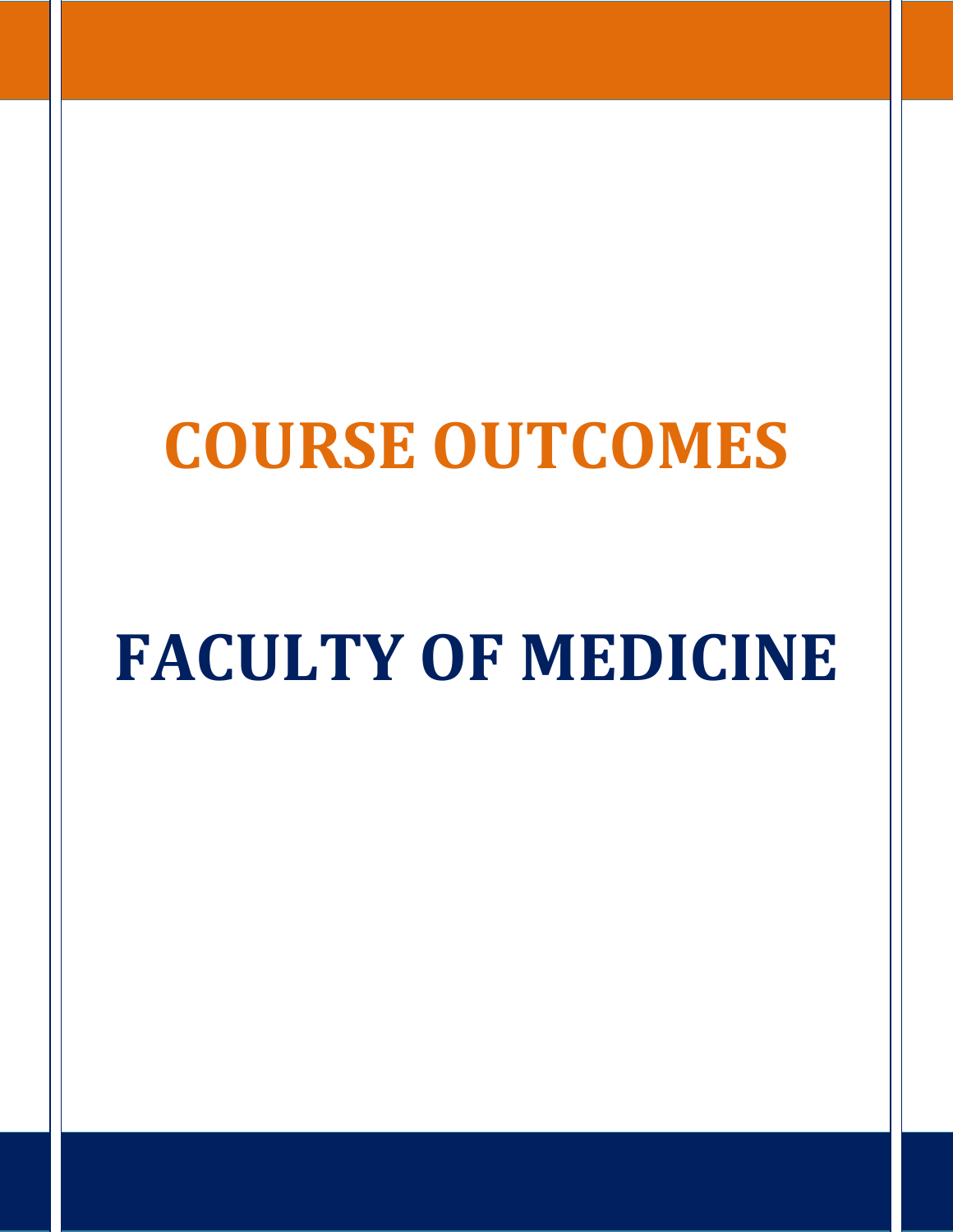#### **Course Outcomes - MBBS**

| SI.<br>No. | <b>Name of</b><br>the      | <b>Name of the</b><br><b>Course</b> | <b>Course Outcome</b>                                                                                                                                                                                                                                                                                                                                                                                                                                                                                                                                                                                                                                                                                                                                                                                                                                                                                                                                                                   |
|------------|----------------------------|-------------------------------------|-----------------------------------------------------------------------------------------------------------------------------------------------------------------------------------------------------------------------------------------------------------------------------------------------------------------------------------------------------------------------------------------------------------------------------------------------------------------------------------------------------------------------------------------------------------------------------------------------------------------------------------------------------------------------------------------------------------------------------------------------------------------------------------------------------------------------------------------------------------------------------------------------------------------------------------------------------------------------------------------|
|            | <b>Program</b>             |                                     |                                                                                                                                                                                                                                                                                                                                                                                                                                                                                                                                                                                                                                                                                                                                                                                                                                                                                                                                                                                         |
| $1.1$      | $MBBS -$<br><b>Phase I</b> | Anatomy                             | At the end of course, the learner shall be able to:<br>1. Describe the general anatomy of structures and<br>organ systems of the human body.<br>Describe<br>the<br>normal<br>disposition,<br>2.<br>interrelationships, innervations, vascular supply<br>and functional anatomy of clinically relevant<br>structures and organs of the human body.<br>3. Correlate the normal microscopic structure of<br>with their functions<br>various organs<br>(as<br>a<br>prerequisite for understanding the altered state<br>in commonly encountered disease processes).<br>and<br>4. Explain<br>basic<br>principles<br>sequential<br>development of the organ systems<br>5. Explain the embryologic basis of the major<br>developmental abnormalities and variations.<br>6. Explain the basics of medical genetics with<br>respect to common genetic syndromes.<br>7. Explain the anatomical basis of contraception.                                                                             |
| 1.2        |                            | Physiology                          | At the end of the course, the student should be able                                                                                                                                                                                                                                                                                                                                                                                                                                                                                                                                                                                                                                                                                                                                                                                                                                                                                                                                    |
|            |                            |                                     | to:<br>Describe the normal functions of all organ<br>1.<br>systems, regulatory mechanisms and interactions<br>of the various organs for well co-ordinated total<br>body function.<br>Understand the basic principles, mechanism and<br>2.<br>homeostatic control of all the functions of human<br>body as a whole.<br>Elucidate the physiological aspects of normal<br>3.<br>growth and development.<br>Analyse<br>the<br>physiological<br>responses<br>and<br>4.<br>adaptation<br>to different stresses during<br>life<br>Processes.<br>Lay emphasis on applied aspect of physiological<br>5.<br>functions underlying disease state.<br>6. Correlate knowledge of physiology in<br>areas<br>indicated by National Health Programmes.<br>7. Acquire the skills to do the experiments for study<br>of physiological function.<br>Interpret experimental and investigative data.<br>8.<br>Distinguish between normal and abnormal data<br>9.<br>derived as a result of tests which he/she |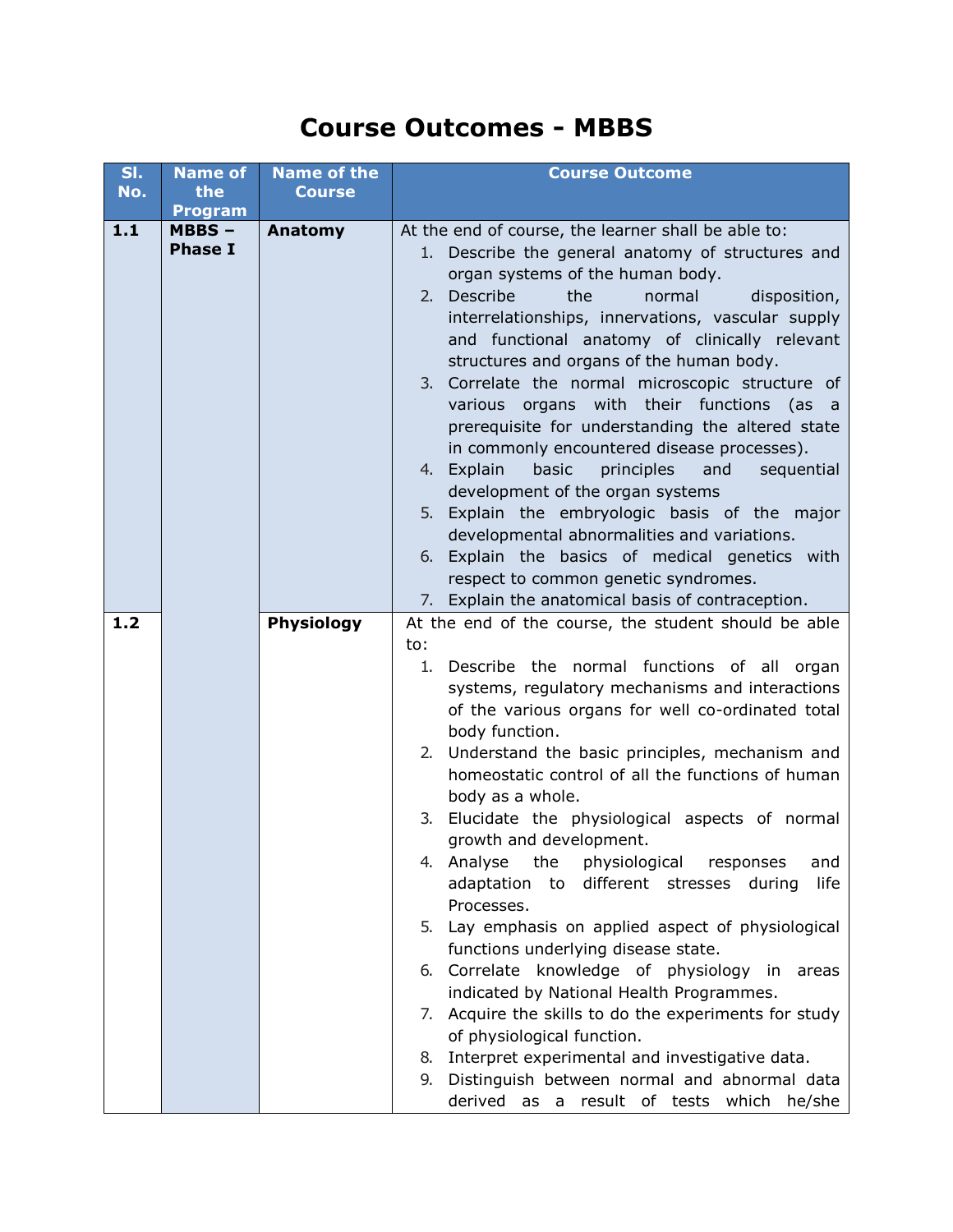|     |                             |                     | performed and observed in the laboratory.                                                                          |
|-----|-----------------------------|---------------------|--------------------------------------------------------------------------------------------------------------------|
| 1.3 |                             | <b>Biochemistry</b> | At the end of the course, the student shall be able to:                                                            |
|     |                             |                     | 1. Enlist and describe the cell organelles with their                                                              |
|     |                             |                     | molecular and functional organization.                                                                             |
|     |                             |                     | 2. Delineate<br>structure,<br>function<br>and                                                                      |
|     |                             |                     | interrelationships of various biomolecules and                                                                     |
|     |                             |                     | consequences of deviation from the normal.                                                                         |
|     |                             |                     | 3. Understand basic enzymology and emphasize on                                                                    |
|     |                             |                     | its clinical applications wherein regulation of                                                                    |
|     |                             |                     | enzymatic activity is disturbed.                                                                                   |
|     |                             |                     | 4. Describe digestion and assimilation of nutrients                                                                |
|     |                             |                     | and consequences of malnutrition.                                                                                  |
|     |                             |                     | 5. Describe and integrate metabolic pathways of<br>biomolecules with their<br>various<br>regulatory<br>mechanisms. |
|     |                             |                     | 6. Explain the<br>biochemical<br>basis of inherited<br>disorders with their associated sequelae.                   |
|     |                             |                     | 7. Describe mechanisms involved in maintenance of                                                                  |
|     |                             |                     | water, electrolyte and acid base alance and                                                                        |
|     |                             |                     | consequences of their imbalance.                                                                                   |
|     |                             |                     | 8. Outline the molecular mechanisms of gene                                                                        |
|     |                             |                     | expression and regulation, basic principles of                                                                     |
|     |                             |                     | biotechnology and their applications in medicine.                                                                  |
|     |                             |                     | Understand<br>basic<br>immunology<br>9.<br>involving                                                               |
|     |                             |                     | molecular concepts of body defense mechanisms                                                                      |
|     |                             |                     | and their applications in medicine.                                                                                |
|     |                             |                     | 10. Outline the biochemical basis of free radical                                                                  |
|     |                             |                     | injury and antioxidant action, biochemical basis                                                                   |
|     |                             |                     | of cancer and carcinogenesis and environmental                                                                     |
|     |                             |                     | health hazards.                                                                                                    |
|     |                             |                     | 11. Continue to learn advancements in biochemistry                                                                 |
|     |                             |                     | and the application of same in medical practice.                                                                   |
|     |                             |                     | 12. Understand different types of biomedical waste,                                                                |
|     |                             |                     | their potential risks and their management.                                                                        |
| 2.1 | $MBBS -$<br><b>Phase II</b> | Pathology           | Students at the end of training in Pathology will be able                                                          |
|     |                             |                     | to:                                                                                                                |
|     |                             |                     | 1. Understand the concepts of cell injury and                                                                      |
|     |                             |                     | changes produced thereby in different tissues                                                                      |
|     |                             |                     | and organs and the body's capacity for healing.<br>2. Understand<br>the<br>normal<br>homeostatic                   |
|     |                             |                     | the<br>derangements<br>of these                                                                                    |
|     |                             |                     | mechanisms,<br>mechanism and the effects on human systems.                                                         |
|     |                             |                     | 3. Understand<br>the<br>etiopathogenesis,<br>the                                                                   |
|     |                             |                     | pathological effects and clinico-pathological                                                                      |
|     |                             |                     | correlation of common infectious and non-                                                                          |
|     |                             |                     | infectious diseases.                                                                                               |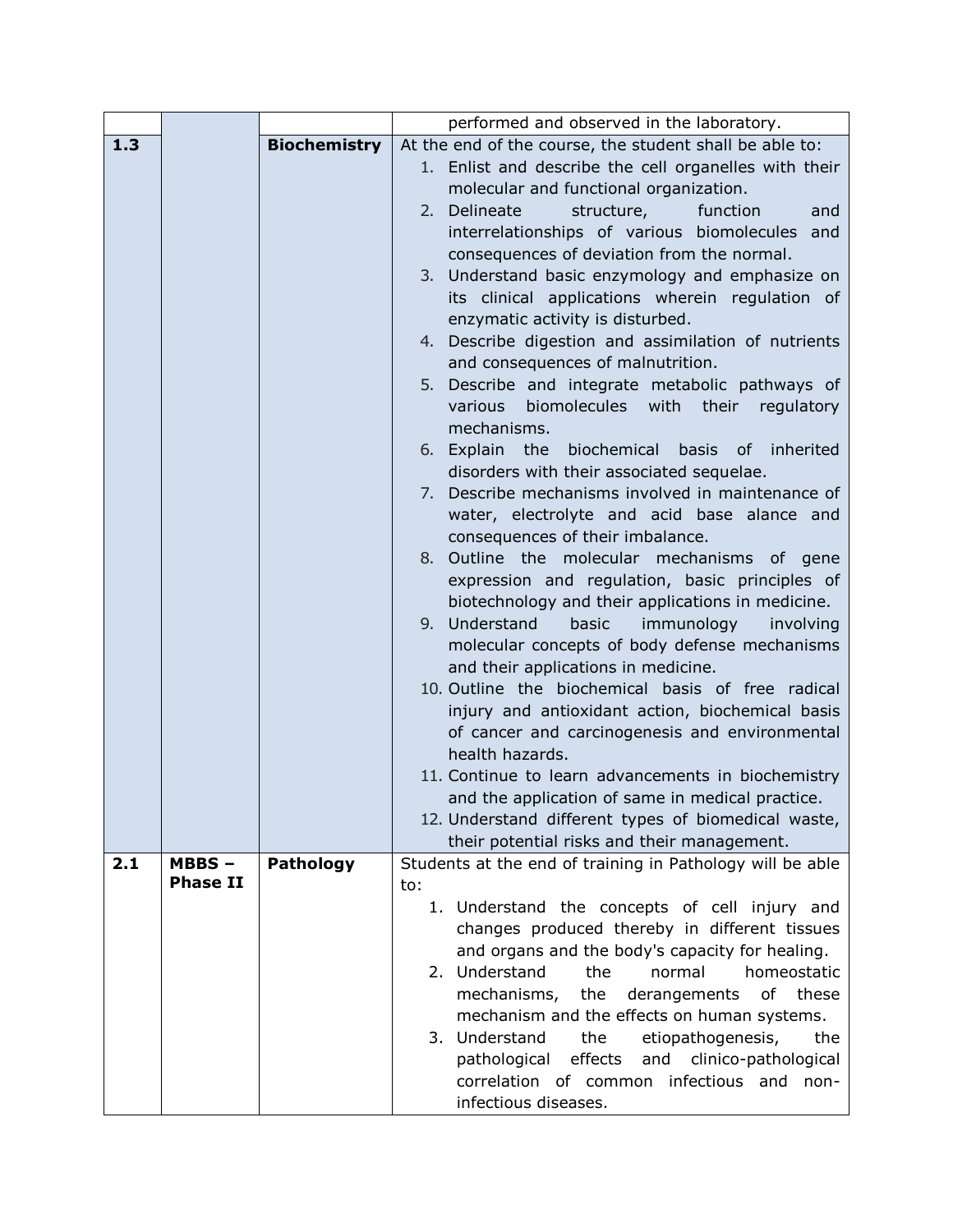|     |                     | 4. Correlate normal and altered morphology (Gross<br>and Microscopic) of different organ systems in<br>different diseases to the extent needed for<br>understanding of disease processes and their<br>clinical significance.<br>5. Have knowledge of common immunological<br>disorders and their resultant effects on the<br>human body. Have an understanding of the<br>common haematological disorders and the<br>investigations necessary to diagnose them and<br>determine their prognosis.<br>6. Know the principles of collection, handling and<br>dispatch of clinical samples from patients in a<br>proper manner.<br>7. Perform and interpret in a proper manner the<br>basic clinical pathology procedures.                                                                                                                                                                                                                                                                                                                                                                                                                                                                                                                                                                  |
|-----|---------------------|----------------------------------------------------------------------------------------------------------------------------------------------------------------------------------------------------------------------------------------------------------------------------------------------------------------------------------------------------------------------------------------------------------------------------------------------------------------------------------------------------------------------------------------------------------------------------------------------------------------------------------------------------------------------------------------------------------------------------------------------------------------------------------------------------------------------------------------------------------------------------------------------------------------------------------------------------------------------------------------------------------------------------------------------------------------------------------------------------------------------------------------------------------------------------------------------------------------------------------------------------------------------------------------|
| 2.2 | <b>Microbiology</b> | At the end of the course, the learner shall be able to<br>understand the infectious diseases in terms of their<br>etiology, pathogenesis, laboratory diagnosis in order to<br>efficiently treat, prevent and control the disease. To<br>achieve this the student should be able to<br>1. Describe the mechanism of host-parasite<br>relationship<br>2. Enumerate normal microbial flora and its<br>importance in health and disease<br>3. Describe the etiology and pathogenesis of<br>common infectious diseases<br>4. Describe the etiology and pathogenesis of<br>opportunistic infections<br>5. Chose appropriate laboratory investigations to<br>support clinical diagnosis with respect to proper<br>sample collection, timing and transport of the<br>specimens<br>6. Describe suitable anti-microbial agents for<br>treatment<br>7. Understand the mechanism of immunity to<br>infection<br>8. Explain scope of immunotherapy and vaccines<br>for prevention of infectious diseases<br>9. Perform simple tests to arrive at the diagnosis<br>10. Apply appropriate method of sterilization,<br>disinfection and biochemical waste disposal in<br>hospital and community practice<br>11. Explain the importance of National health<br>programmes for prevention of communicable |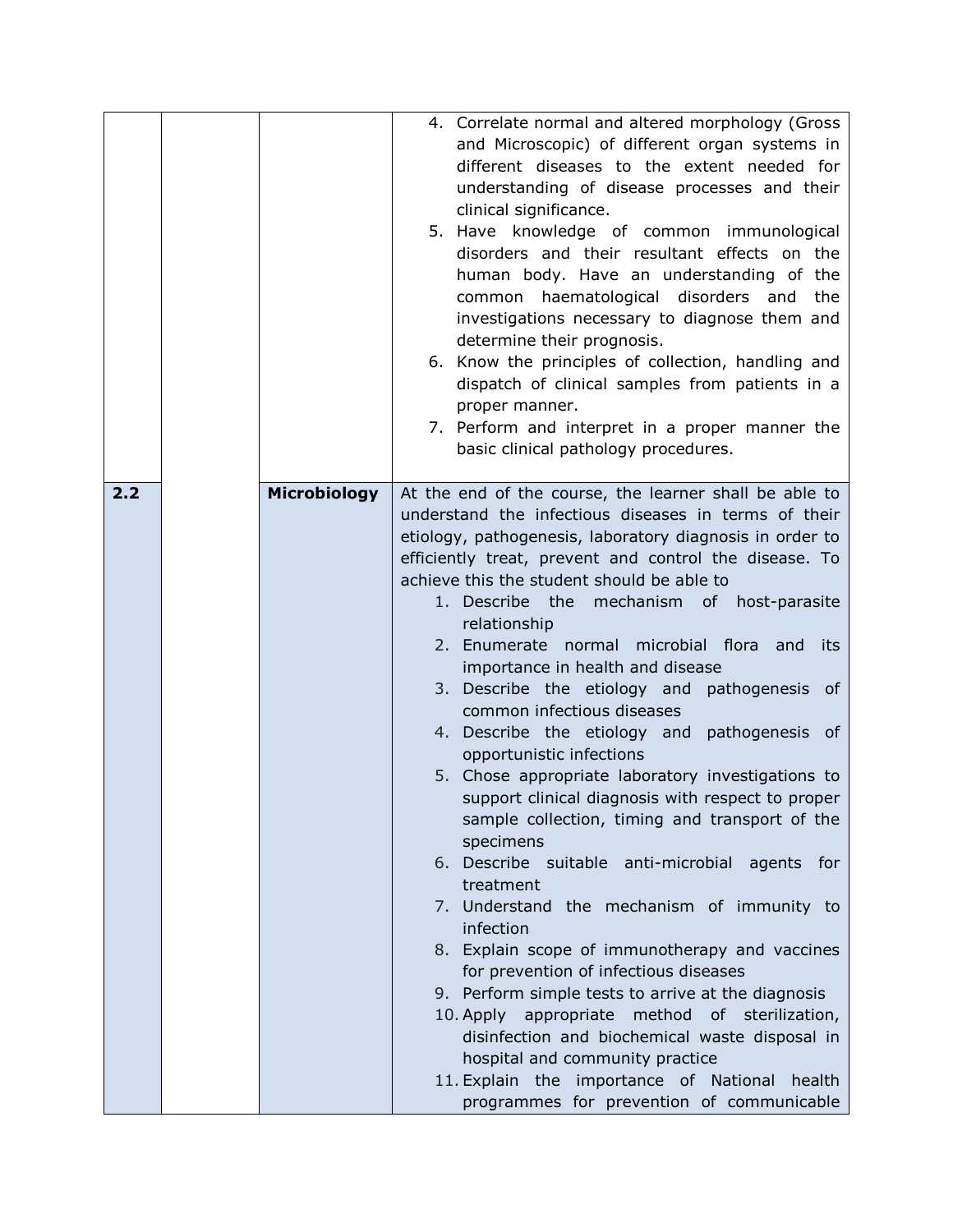|     |                 | diseases.                                                |
|-----|-----------------|----------------------------------------------------------|
| 2.3 | Pharmacolog     | At the end of the course, the student should be able to: |
|     | y               | 1. Describe<br>pharmacokinetics<br>the<br>and            |
|     |                 | pharmacodynamics of essential and commonly               |
|     |                 | used drugs.                                              |
|     |                 | 2. List<br>the<br>indications, contraindications,        |
|     |                 | interactions and adverse reactions of commonly           |
|     |                 | used drugs.                                              |
|     |                 | 3. Indicate the use of drug of choice and                |
|     |                 | particular disease<br>with<br>alternatives in a          |
|     |                 | consider- ation to its cost, efficacy and safety         |
|     |                 | for individual needs. mass therapy<br>under              |
|     |                 | national health programme.                               |
|     |                 | 4. Describe the pharmacokinetic basis, clinical          |
|     |                 | presentation, diagnosis and management of                |
|     |                 | common poisonings.                                       |
|     |                 | 5. List the drugs of addiction liability and their       |
|     |                 | management.                                              |
|     |                 | 6. Indicate causations in prescription of drugs in       |
|     |                 | special medical situations such as pregnancy,            |
|     |                 | lactation, infancy and old age.                          |
|     |                 | 7. Know the concept of rational drug therapy in          |
|     |                 | clinical pharmacology.                                   |
|     |                 | 8. State the principles underlying the concept of        |
|     |                 | 'Essential Drugs'                                        |
|     |                 | 9. Evaluate the ethics and modalities involved in        |
|     |                 | the development and introduction of new                  |
|     |                 | drugs.                                                   |
| 2.4 | <b>Forensic</b> | At the end of the course in, Undergraduate Medico        |
|     | <b>Medicine</b> | Legal curriculum (Forensic Medicine & Toxicology), the   |
|     |                 | learner shall be able to:-                               |
|     |                 | 1. Identify, examine and<br>prepare<br>report<br>or      |
|     |                 | certificate in medico-legal cases/situations in          |
|     |                 | accordance with the law of land with particular          |
|     |                 | emphasis to                                              |
|     |                 | a. maintenance of medico-legal register like             |
|     |                 | accident register,                                       |
|     |                 | b. issuance of wound certificate,                        |
|     |                 | c. issuance of drunkenness certificate,                  |
|     |                 | d. issuance of death certificate                         |
|     |                 | of<br>sickness<br>fitness<br>e. issuance<br>and          |
|     |                 | certificate                                              |
|     |                 | f. estimation of age by physical, dental and             |
|     |                 | radiological examination and issuance of                 |
|     |                 | certificate                                              |
|     |                 | g. Examination of victims and accused and                |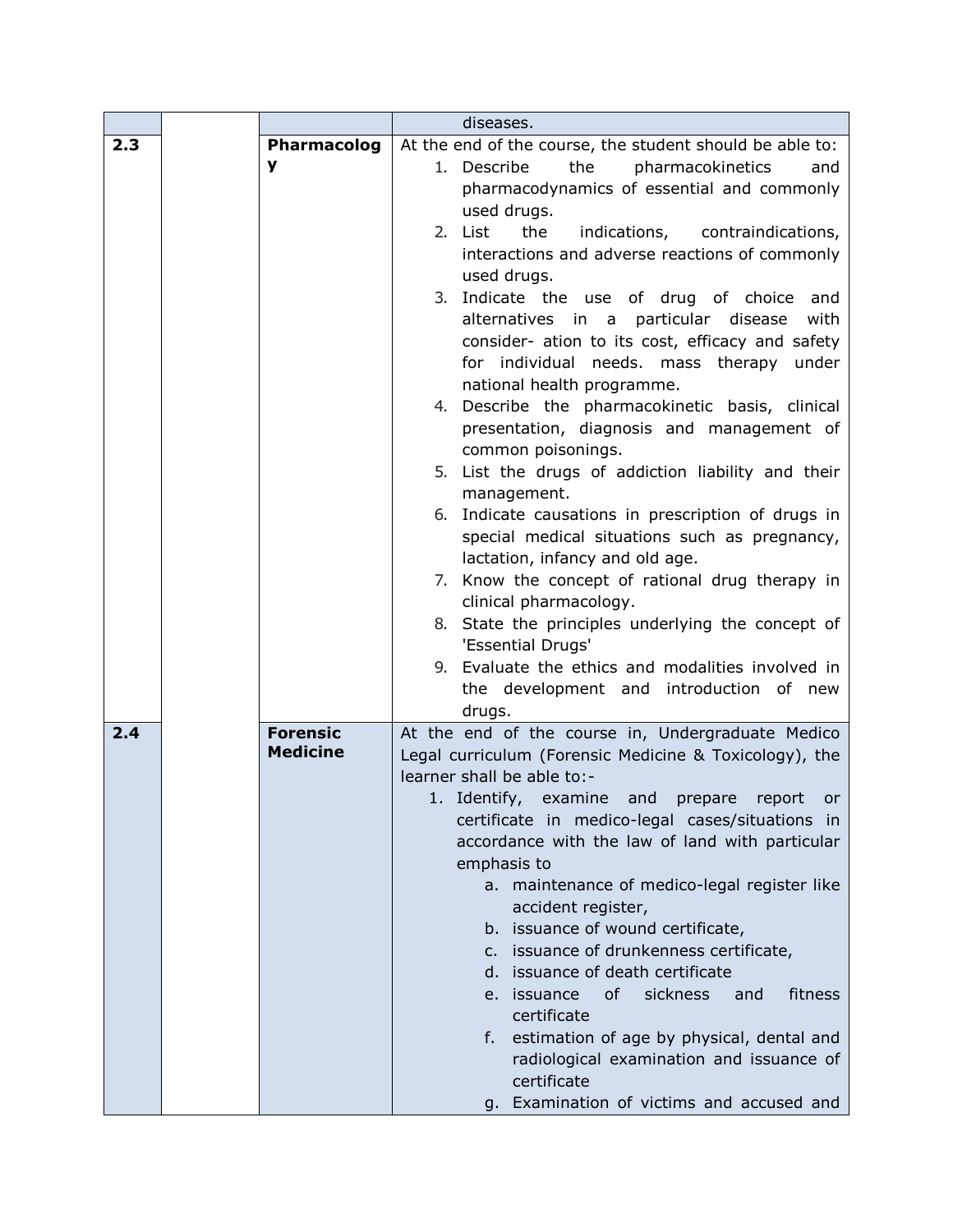|     |                 |                  | issuance of certificates in sex related                                   |
|-----|-----------------|------------------|---------------------------------------------------------------------------|
|     |                 |                  | offences.                                                                 |
|     |                 |                  | 2. Perform medico-legal post-mortem examination                           |
|     |                 |                  | and reasonably interpret autopsy findings and                             |
|     |                 |                  |                                                                           |
|     |                 |                  | results of other relevant investigations to                               |
|     |                 |                  | logically conclude the cause, manner and time                             |
|     |                 |                  | since death-especially in accidents, hanging,                             |
|     |                 |                  | burns, drowning and poisoning.                                            |
|     |                 |                  | 3. Preserve and dispatch specimens and<br>other                           |
|     |                 |                  | concerned materials in medico-legal/<br>post-                             |
|     |                 |                  |                                                                           |
|     |                 |                  | mortem cases to the appropriate Government                                |
|     |                 |                  | agencies for necessary examination and report.                            |
|     |                 |                  | 4. Understand<br>and<br>observe<br>medical<br>ethics,                     |
|     |                 |                  | etiquette, duties, rights, medical negligence,                            |
|     |                 |                  | medico-social and legal responsibilities of the                           |
|     |                 |                  | physicians towards patients, profession, State                            |
|     |                 |                  |                                                                           |
|     |                 |                  | and society at large.<br>5. Be aware of relevant legal / court procedures |
|     |                 |                  |                                                                           |
|     |                 |                  | applicable to the medico-legal/medical practice.                          |
|     |                 |                  | 6. Deal with basic aspects of diagnosis and                               |
|     |                 |                  | management of poisoning (acute & chronic),                                |
|     |                 |                  | and develop competence to deal with medico                                |
|     |                 |                  | social and medico legal issues arising there                              |
|     |                 |                  | from.                                                                     |
|     |                 |                  | 7. Recognize and deal with the general principles                         |
|     |                 |                  | of environmental, occupational, and preventive                            |
|     |                 |                  | aspects of toxicology.                                                    |
|     |                 |                  | 8. Manage medico legal and medico social issues                           |
|     |                 |                  |                                                                           |
|     |                 |                  | related to Mass disaster including bioterrorism.                          |
| 3.1 | $MBBS -$        | <b>Community</b> | To attain the above mentioned goals, students are                         |
|     | <b>Phase</b>    | <b>Medicine</b>  | guided in the following situations:                                       |
|     | III<br>Part - I |                  | To organize elementary epidemiological studies<br>1.                      |
|     |                 |                  | to assess the health problems in the area.                                |
|     |                 |                  | (Includes designing a study, collecting data,                             |
|     |                 |                  | applying statistical tests, make a report for                             |
|     |                 |                  | further action).                                                          |
|     |                 |                  | Prioritise the most important health problems<br>2.                       |
|     |                 |                  | and help formulate a plan of action to manage                             |
|     |                 |                  |                                                                           |
|     |                 |                  | them<br>under<br>National<br>Health<br>Programme                          |
|     |                 |                  | guidelines including population control and                               |
|     |                 |                  | Family Welfare Programme.                                                 |
|     |                 |                  | Demonstrate<br>knowledge<br>of<br>principles<br>3.<br>оf                  |
|     |                 |                  | control<br>of<br>organizing<br>prevention<br>and                          |
|     |                 |                  | Communicable<br>Non-Communicable<br>and                                   |
|     |                 |                  | Diseases.                                                                 |
|     |                 |                  |                                                                           |
|     |                 |                  | 4. Organize health care services for special groups                       |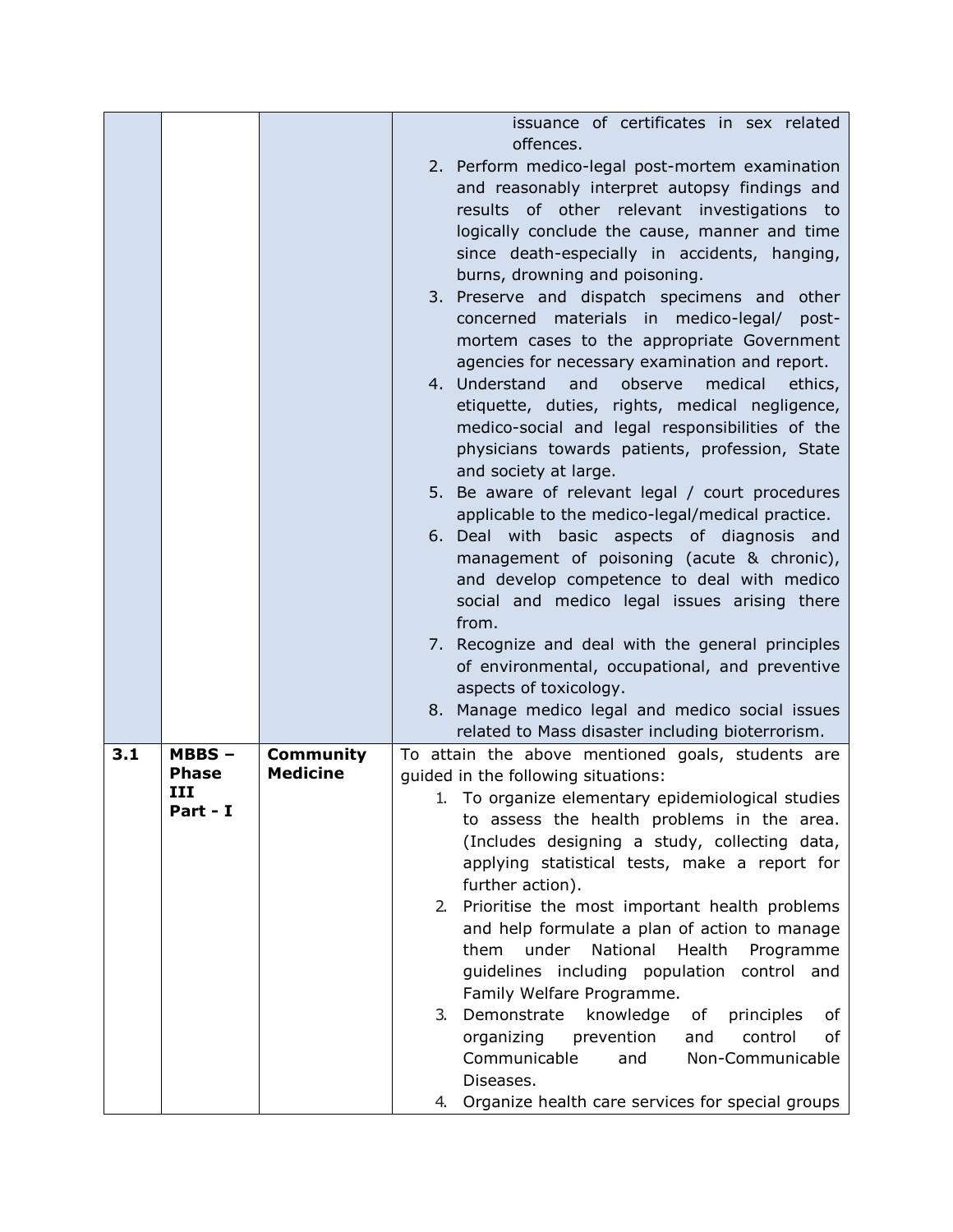|     |            | like mothers, infants, under-five children,                                                 |
|-----|------------|---------------------------------------------------------------------------------------------|
|     |            | school children, handicapped, adolescents,                                                  |
|     |            | geriatrics in rural, tribal and urban slum                                                  |
|     |            | dwellers.                                                                                   |
|     |            | 5. Organize health care services in case of                                                 |
|     |            | calamities.                                                                                 |
|     |            | Inculcate values like compassion, empathy to<br>6.                                          |
|     |            | poor, rationale and ethical practice, honesty                                               |
|     |            | sincerity and integrity to ensure<br>quality                                                |
|     |            | professional practice.                                                                      |
|     |            | 7. Able to work as an effective leader of health                                            |
|     |            | team with in the primary health care set-up.                                                |
|     |            | 8. Able to co-ordinate with and supervise other<br>members of the health team.              |
|     |            | 9. Able to plan and implement health education                                              |
|     |            | programmes.                                                                                 |
|     |            | 10. Able to perform administrative functions of<br>health centres.                          |
|     |            | 11. Able to promote community participation                                                 |
|     |            | especially in areas of disease control, health                                              |
|     |            | education and implementation of National                                                    |
|     |            | Programmes.                                                                                 |
|     |            | 12. Aware of national priorities and the goals to be                                        |
|     |            | achieved to implement primary health care                                                   |
|     |            | including<br>Health<br>for<br>all,<br>Millennium                                            |
|     |            | Development Goals.                                                                          |
| 3.2 | <b>ENT</b> | To enable the student to familiarize himself<br>1.                                          |
|     |            | with the common problems related to the                                                     |
|     |            | subject of ENT.                                                                             |
|     |            | To enable the student to be competent to<br>2.                                              |
|     |            | evaluate the symptoms, analyze the findings,                                                |
|     |            | the<br>disease<br>diagnose<br>and<br>suggest<br>and                                         |
|     |            | implement the treatment modalities to treat                                                 |
|     |            | the common ENT conditions.                                                                  |
|     |            | 3.<br>To make the student competent to perform<br>emergency life saving procedures commonly |
|     |            | seen in ENT practice.                                                                       |
|     |            | To make the student aware of the program on<br>4.                                           |
|     |            | prevention of deafness and have knowl- edge                                                 |
|     |            | of methods for screening for early detection of                                             |
|     |            | hearing loss.                                                                               |
|     |            | 5.<br>To make the student understand the rational                                           |
|     |            | use of pharmaco-therapeutic agents used in                                                  |
|     |            | treating ENT diseases and have the knowledge                                                |
|     |            | of the common side effects and interactions of                                              |
|     |            |                                                                                             |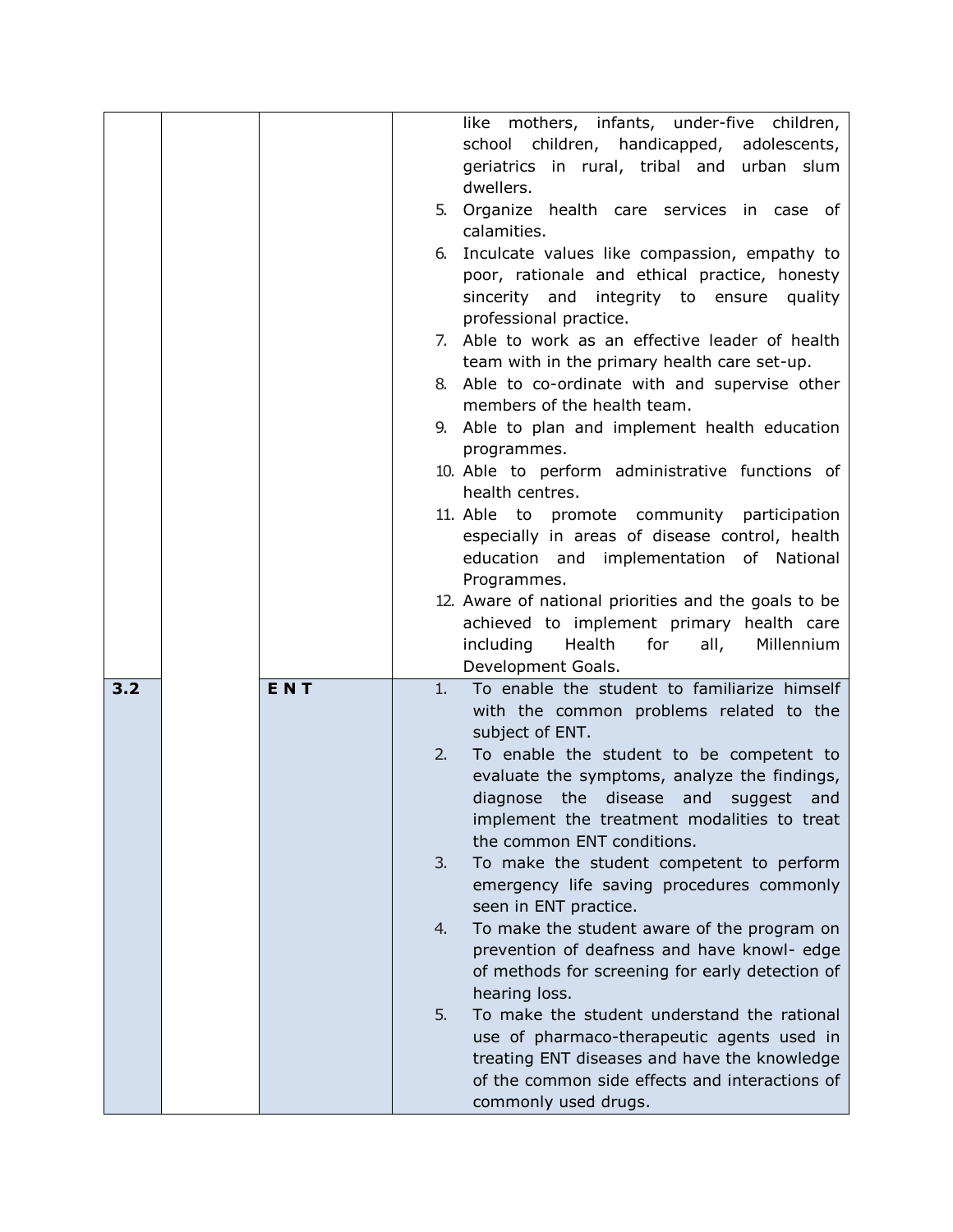| 3.3 |                  | <b>Opthamolog</b>  | At the end of the course the MBBS student should be                                                      |
|-----|------------------|--------------------|----------------------------------------------------------------------------------------------------------|
|     |                  | y                  | able to;                                                                                                 |
|     |                  |                    | 1. Identify common diseases of the eye.                                                                  |
|     |                  |                    | 2. Diagnose and treat common diseases of the                                                             |
|     |                  |                    | Anterior segment eg stye, Conjunctivitis, Extra                                                          |
|     |                  |                    | ocular foreign body, Corneal abrasion, Vitamin                                                           |
|     |                  |                    | A deficiency.                                                                                            |
|     |                  |                    | 3. Recognise and initiate treatment for sight<br>like<br>threatening diseases<br>Corneal<br>ulcer,       |
|     |                  |                    | Keratomalacia, Glaucoma, Ocular trauma,                                                                  |
|     |                  |                    | Chemical injuries.                                                                                       |
|     |                  |                    | 4. Demonstrate knowledge of blindness and its                                                            |
|     |                  |                    | causation and be able to actively participate in                                                         |
|     |                  |                    | the implementation of the National programme                                                             |
|     |                  |                    | for control & prevention of blindness.                                                                   |
| 3.4 | $MBBS -$         | <b>Medicine</b>    | At the end of the course, the student shall be able to:                                                  |
|     | <b>Phase</b>     |                    | 1. Diagnose common clinical disorders with special                                                       |
|     | III<br>Part - II |                    | reference to infectious diseases, nutritional                                                            |
|     |                  |                    | disorders, tropical and environmental diseases.                                                          |
|     |                  |                    | 2. Outline various modes of management including<br>drug therapeutics especially<br>dosage,<br>side      |
|     |                  |                    | effects, toxicity, interactions, indication and                                                          |
|     |                  |                    | contra-indications.                                                                                      |
|     |                  |                    | 3. Propose diagnostic and investigative procedures                                                       |
|     |                  |                    | and ability to interpret them.                                                                           |
|     |                  |                    | 4. Provide first level<br>management of acute                                                            |
|     |                  |                    | emergencies promptly and efficiently and decide                                                          |
|     |                  |                    | the timing and level of referral, if required.<br>5. Recognise<br>disorders<br>geriatric<br>and<br>their |
|     |                  |                    | management.                                                                                              |
|     |                  |                    | 6. Develop clinical skills (history taking, clinical                                                     |
|     |                  |                    | examination) to diagnose various common                                                                  |
|     |                  |                    | medical disorders and emeregnecies.                                                                      |
|     |                  |                    | 7. Refer a patient to secondary and/ or tertiary                                                         |
|     |                  |                    | level of health care after having instituted                                                             |
|     |                  |                    | primary care.                                                                                            |
|     |                  |                    | 8. Perform<br>simple<br>routine<br>investigations<br>like                                                |
|     |                  |                    | haemogram, stool, urine, sputum and biological<br>fluid examinations.                                    |
|     |                  |                    | 9. Assist the<br>bedside<br>investigative<br>common                                                      |
|     |                  |                    | procedures like pleural tap, lumbar puncture,                                                            |
|     |                  |                    | bone marrow aspiration / biopsy and liver                                                                |
|     |                  |                    | biopsy.                                                                                                  |
| 3.5 |                  | <b>Dermatology</b> | At the end of the course of dermatology and sexually                                                     |
|     |                  | and Sexually       | transmitted diseases (STD) and leprology the student                                                     |
|     |                  | <b>Transmitted</b> | shall be able to:                                                                                        |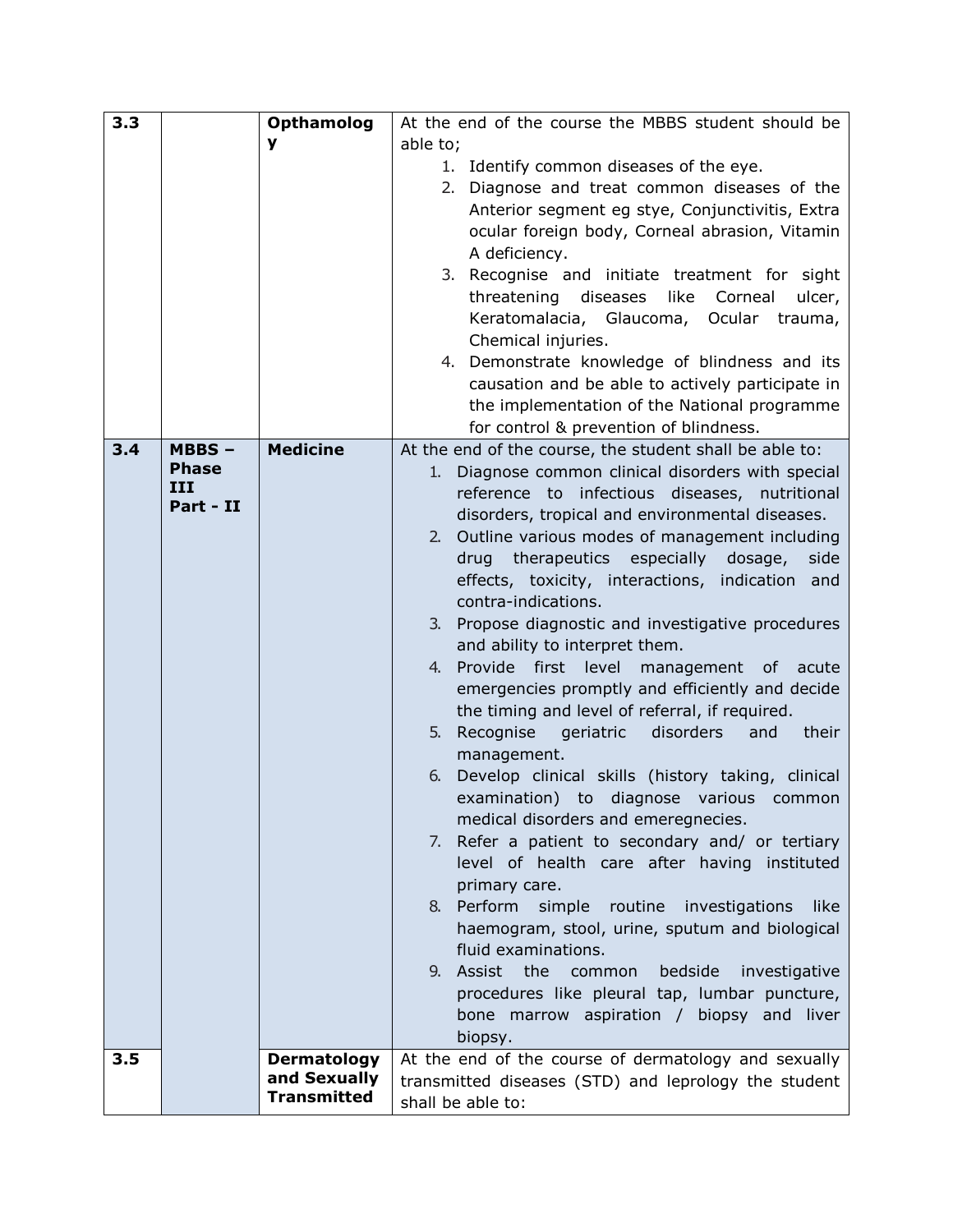|     | <b>Diseases</b>     |    | 1. Demonstrate sound knowledge of common                             |
|-----|---------------------|----|----------------------------------------------------------------------|
|     |                     |    | diseases their clinical manifestations including                     |
|     |                     |    | situations<br>investigative<br>emergent<br>and                       |
|     |                     |    | procedures to confirm their diagnosis.                               |
|     |                     |    | 2. Demonstrate comprehensive knowledge<br>of                         |
|     |                     |    | various modes of topical therapy.                                    |
|     |                     |    | 3. Describe the mode of action of commonly used                      |
|     |                     |    | doses, side-effects/toxicity,<br>drugs, their                        |
|     |                     |    | contra-indications<br>indications<br>and<br>and                      |
|     |                     |    | interactions.                                                        |
|     |                     |    | 4. Describe commonly used modes of management                        |
|     |                     |    | including the medical and surgical procedures                        |
|     |                     |    | available for the treatment of various diseases                      |
|     |                     |    | offer a comprehensive<br>plan<br>and<br>to<br>of                     |
|     |                     |    | management for a given disorder.                                     |
|     |                     |    | 5. Diagnose and manage emergencies specially                         |
|     |                     |    | recognizing the need for referral<br>when                            |
|     |                     |    | appropriate and necessary.                                           |
| 3.6 | <b>Tuberculosis</b> |    | At the end of the course of Tuberculosis and Chest-                  |
|     | and                 |    | diseases, the student shall be able to:                              |
|     | <b>Respiratory</b>  | 1. | Demonstrate knowledge of common<br>chest                             |
|     | <b>Diseases</b>     |    | diseases, their clinical manifestations, including                   |
|     |                     |    | emergent situations<br>and<br>of investigative                       |
|     |                     |    | procedure to confirm their diagnosis;                                |
|     |                     | 2. | comprehensive<br>knowledge<br>Demonstrate<br>0f                      |
|     |                     |    | various modes of therapy used in treatment of                        |
|     |                     |    | respiratory diseases;                                                |
|     |                     | 3. | Describe the mode of action of commonly used                         |
|     |                     |    | drugs, their doses, side effects/ toxicity,                          |
|     |                     |    | indications<br>and<br>contra-<br>indications<br>and                  |
|     |                     |    | interactions;                                                        |
|     |                     | 4. | Describe commonly used modes of management                           |
|     |                     |    | including<br>medical<br>surgical<br>and<br>procedures                |
|     |                     |    | available for treatment of various diseases and                      |
|     |                     |    | to offer a comprehensive plan of management                          |
|     |                     |    | National<br><b>Tuberculosis</b><br>inclusive<br><b>of</b><br>Control |
|     |                     |    | Programme.                                                           |
|     |                     | 5. | Interview the patient, elicit relevant and correct                   |
|     |                     |    | information<br>and<br>describe<br>the<br>history<br>$\mathsf{I}$     |
|     |                     |    | chronological order;                                                 |
|     |                     | 6. | Conduct clinical examination, elicit and interpret                   |
|     |                     |    | clinical<br>findings<br>and<br>diagnose<br>common                    |
|     |                     |    | respiratory disorders and emergencies.                               |
|     |                     | 7. | Perform simple, routine investigative and office                     |
|     |                     |    | procedures required for making the bed side                          |
|     |                     |    | diagnosis;<br>especially sputum collection<br>and                    |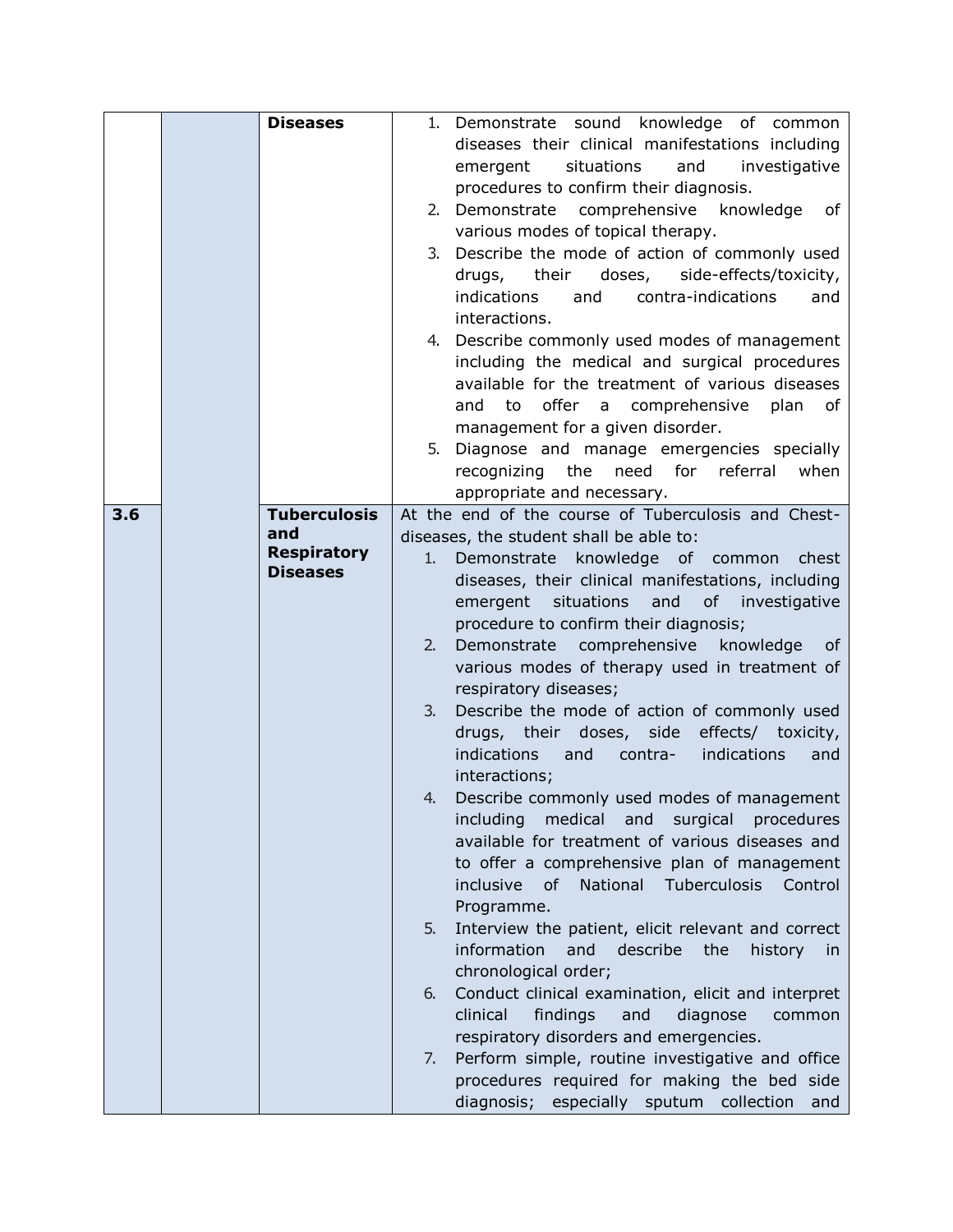|     |                   | examination for etiologic organ- isms especially<br>acid fast bacilli (AFB), interpretation of the chest<br>x-rays and respiratory function tests.<br>Interpret and manage various blood gases and<br>8.<br>pH abnormalities in various respiratory diseases.<br>Manage common diseases recognizing need for<br>9.<br>for<br>referral<br>specialized<br>care, in<br>case<br>0f<br>inappropriateness of therapeutic response.<br>10. Assist<br>performance<br>in<br>the<br>0f<br>common<br>like laryngoscopic examination,<br>procedures,<br>pleural aspiration, respiratory physiotherapy,<br>intubation<br>and<br>pneumo-<br>laryngeal<br>thoracic<br>drainage / aspiration. |
|-----|-------------------|-------------------------------------------------------------------------------------------------------------------------------------------------------------------------------------------------------------------------------------------------------------------------------------------------------------------------------------------------------------------------------------------------------------------------------------------------------------------------------------------------------------------------------------------------------------------------------------------------------------------------------------------------------------------------------|
| 3.7 | <b>Psychiatry</b> | At the end of the course, the student will be able to:                                                                                                                                                                                                                                                                                                                                                                                                                                                                                                                                                                                                                        |
|     |                   | 1. Understand human behaviour and its application<br>in patient care.                                                                                                                                                                                                                                                                                                                                                                                                                                                                                                                                                                                                         |
|     |                   | 2. Understand the concept of motivation, its impact                                                                                                                                                                                                                                                                                                                                                                                                                                                                                                                                                                                                                           |
|     |                   | behaviour and<br>illness<br>human<br>related<br>on                                                                                                                                                                                                                                                                                                                                                                                                                                                                                                                                                                                                                            |
|     |                   | behaviour.<br>3. Understand different types of emotions and their                                                                                                                                                                                                                                                                                                                                                                                                                                                                                                                                                                                                             |
|     |                   | impact on health of the individual.                                                                                                                                                                                                                                                                                                                                                                                                                                                                                                                                                                                                                                           |
|     |                   | 4. Define learning, comprehend different types of                                                                                                                                                                                                                                                                                                                                                                                                                                                                                                                                                                                                                             |
|     |                   | learning and conditioning. State methods of<br>effective learning and demonstrate application of                                                                                                                                                                                                                                                                                                                                                                                                                                                                                                                                                                              |
|     |                   | learning in treatment.                                                                                                                                                                                                                                                                                                                                                                                                                                                                                                                                                                                                                                                        |
|     |                   | 5. Understand<br>different<br>cognitive<br>processes,                                                                                                                                                                                                                                                                                                                                                                                                                                                                                                                                                                                                                         |
|     |                   | comprehend memory process, describe short                                                                                                                                                                                                                                                                                                                                                                                                                                                                                                                                                                                                                                     |
|     |                   | term memory and differentiate with long term<br>memory, list causes of forgetting, and illustrate                                                                                                                                                                                                                                                                                                                                                                                                                                                                                                                                                                             |
|     |                   | methods of improving memory.                                                                                                                                                                                                                                                                                                                                                                                                                                                                                                                                                                                                                                                  |
|     |                   | 6. Comprehend concept of thinking<br>and<br>its                                                                                                                                                                                                                                                                                                                                                                                                                                                                                                                                                                                                                               |
|     |                   | application to health care.<br>7. Understand nature of intelligence, explain                                                                                                                                                                                                                                                                                                                                                                                                                                                                                                                                                                                                  |
|     |                   | growth of intelligence, compare role of heredity                                                                                                                                                                                                                                                                                                                                                                                                                                                                                                                                                                                                                              |
|     |                   | and environment in intellectual development.                                                                                                                                                                                                                                                                                                                                                                                                                                                                                                                                                                                                                                  |
|     |                   | Method of assessment of intelligence.                                                                                                                                                                                                                                                                                                                                                                                                                                                                                                                                                                                                                                         |
|     |                   | 8. Define<br>personality,<br>list<br>determinants<br>of<br>personality, understand different theories of                                                                                                                                                                                                                                                                                                                                                                                                                                                                                                                                                                      |
|     |                   | personality and learn methods of personality                                                                                                                                                                                                                                                                                                                                                                                                                                                                                                                                                                                                                                  |
|     |                   | assessment.                                                                                                                                                                                                                                                                                                                                                                                                                                                                                                                                                                                                                                                                   |
|     |                   | 9. Introducing concept of psychiatric disorders and                                                                                                                                                                                                                                                                                                                                                                                                                                                                                                                                                                                                                           |
|     |                   | their classification<br>10. Awareness of general issues about etiology of                                                                                                                                                                                                                                                                                                                                                                                                                                                                                                                                                                                                     |
|     |                   | psychiatric disorders and methodology used to                                                                                                                                                                                                                                                                                                                                                                                                                                                                                                                                                                                                                                 |
|     |                   | study aetiology of these disorders.                                                                                                                                                                                                                                                                                                                                                                                                                                                                                                                                                                                                                                           |
|     |                   | 11. Ability to diagnose and treat common psychiatric                                                                                                                                                                                                                                                                                                                                                                                                                                                                                                                                                                                                                          |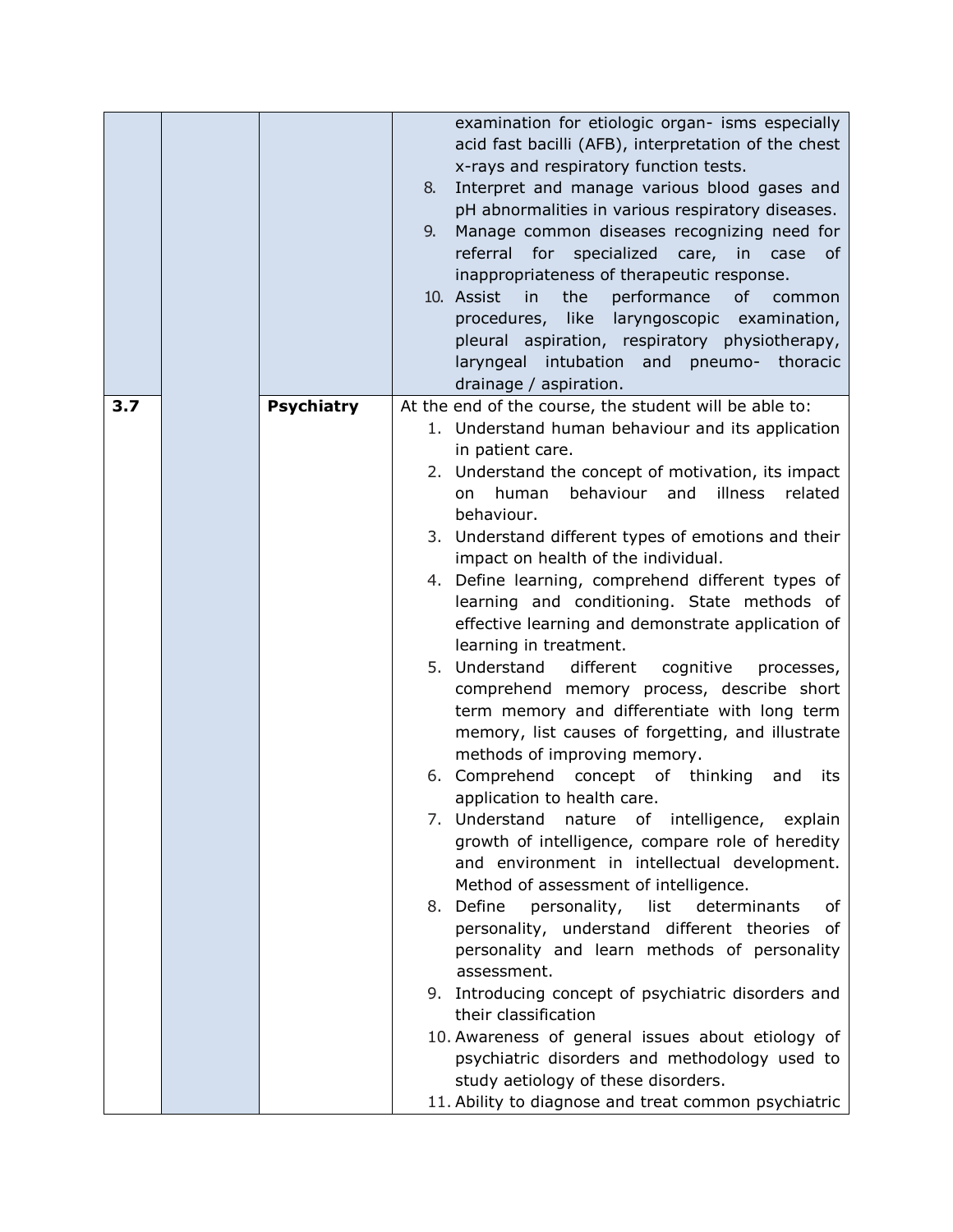|     |                    | disorders<br>like schizophrenia, acute<br>manic                                                          |
|-----|--------------------|----------------------------------------------------------------------------------------------------------|
|     |                    | episode, depression, anxiety disorders including                                                         |
|     |                    | phobias and OCD, conversion and dissociative                                                             |
|     |                    | disorders.                                                                                               |
|     |                    | 12. To be able to diagnose severe/suicidal cases of                                                      |
|     |                    | depression and to refer them.                                                                            |
|     |                    | 13. Understand the concept of personality disorders.                                                     |
|     |                    | 14. Ability to diagnosis and treat alcohol and drug                                                      |
|     |                    | dependence and withdrawal states.                                                                        |
|     |                    |                                                                                                          |
|     |                    | 15. Ability to diagnose common psychiatric disorders<br>in children.                                     |
|     |                    | 16. To know the role of counseling and psychological<br>therapies in treatment of psychiatric disorders. |
|     |                    | 17. Demonstrate role of psychological testing in<br>assessment of psychiatric disorders.                 |
| 3.8 | <b>Paediatrics</b> | At the end of the course, the student should be able to:                                                 |
|     |                    | 1. Describe the normal growth and development                                                            |
|     |                    | during fetal life, neonatal period, child- hood                                                          |
|     |                    | and adolescence and outline deviations thereof.                                                          |
|     |                    | 2. Describe the common pediatric disorders and                                                           |
|     |                    | emergencies<br>terms<br>of<br>epidemiology,<br>in                                                        |
|     |                    | etiopathogenesis,<br>clinical<br>manifestations,                                                         |
|     |                    | diagnosis, rational therapy and rehabilitation.                                                          |
|     |                    | 3. State age related requirements of calories,                                                           |
|     |                    | nutrients, fluids, drugs etc. in health and dis-                                                         |
|     |                    | ease.                                                                                                    |
|     |                    | 4. Describe preventive strategies for common                                                             |
|     |                    | infectious disorders, malnutrition, genetic and                                                          |
|     |                    | metabolic disorders, poisonings, accidents and                                                           |
|     |                    | child abuse.                                                                                             |
|     |                    | 5. Outline national programmes relating to child                                                         |
|     |                    | health including immunisation programmes                                                                 |
| 3.9 | General            | At the end of the course, the student shall be able to:                                                  |
|     | <b>Surgery</b>     | 1. Describe aetiology, pathophysiology, principles                                                       |
|     |                    | of diagnosis and management of common                                                                    |
|     |                    | surgical problems including emergencies, in                                                              |
|     |                    | adults and children.                                                                                     |
|     |                    | 2. Define indications and methods for fluid and                                                          |
|     |                    | electrolyte replacement therapy including blood                                                          |
|     |                    | transfusion.                                                                                             |
|     |                    | 3. Define asepsis, disinfection and sterilization and                                                    |
|     |                    | recommend judicious use of antibiotics.                                                                  |
|     |                    | 4. Describe common malignancies in the country                                                           |
|     |                    | and their management including prevention.                                                               |
|     |                    | Enumerate different types of anesthetic agents,<br>5.                                                    |
|     |                    | their<br>indications, mode of administration,                                                            |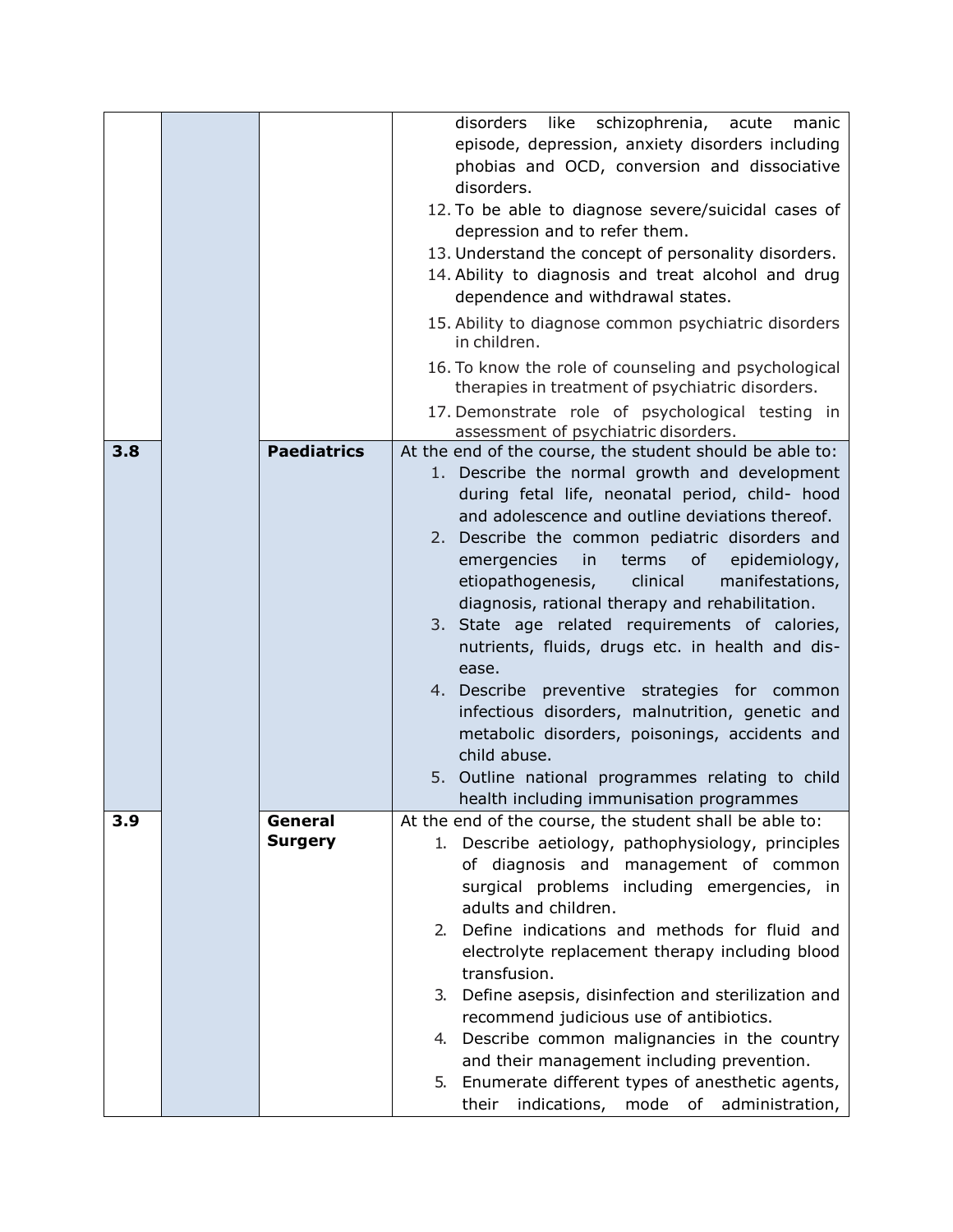|      |                     |                | contra indications and side effects.                                                                    |
|------|---------------------|----------------|---------------------------------------------------------------------------------------------------------|
|      |                     | 6.             | Diagnose common surgical conditions both<br>acute and chronic, in adult and children.                   |
|      |                     | 7.             | Plan various laboratory tests for surgical<br>conditions and interpret the results.                     |
|      |                     | 8.             | Identify and manage patients of haemorrhagic,<br>septicaemic and other types of shock.                  |
|      |                     |                | 9. Be able to maintain patent air-way and<br>resuscitate.                                               |
|      |                     |                | a) a critically injured patients.                                                                       |
|      |                     |                | b) patient with cardio-respiratory failure.                                                             |
|      |                     |                | c) a drowning case.                                                                                     |
|      |                     |                | 10. Monitor patients of head, chest,                                                                    |
|      |                     |                | spinal and abdominal injuries,                                                                          |
|      |                     |                | both in adults and children.                                                                            |
|      |                     |                | 11. Provide primary care for a patient of burns.                                                        |
| 3.10 | <b>Orthopaedics</b> |                | At the end of the course, the student shall be able to:                                                 |
|      |                     |                | 1. Explain the principles of recognition of bone<br>injuries, dislocations & complications associated   |
|      |                     |                | with such injuries.                                                                                     |
|      |                     | 2 <sub>1</sub> | Apply suitable methods to detect and manage                                                             |
|      |                     |                | common infections of bones and joints.                                                                  |
|      |                     | 3.             | Identify congenital, skeletal anomalies and their                                                       |
|      |                     |                | referral<br>for<br>appropriate<br>correction<br><b>or</b><br>rehabilitation.                            |
|      |                     |                | 4. Recognise metabolic bone diseases as seen in                                                         |
|      |                     |                | this country.                                                                                           |
|      |                     | 5.             | Explain etiology, pathogenesis, manifestations,                                                         |
|      |                     |                | diagnosis of neoplasm affecting bones.                                                                  |
|      |                     |                | 6. Apply suitable knowledge to recognize and their<br>refferal for perifferal nerve injuries associated |
|      |                     |                | musculoskeletal abnormalities.<br>with<br><b>Detect</b>                                                 |
|      |                     |                | sprains and deliver first aid measures for                                                              |
|      |                     |                | common fractures and sprains and manage                                                                 |
|      |                     |                | uncomplicated fractures of clavicle, Colle's                                                            |
|      |                     |                | fracture, phalanges fractures.                                                                          |
|      |                     | 7.             | Use<br>techniques<br>of<br>splinting,<br>plaster,<br>immobilization.                                    |
|      |                     | 8.             | Manage common bone infections.                                                                          |
|      |                     | 9.             | Describe<br>indications<br>for<br>sequestrectomy,                                                       |
|      |                     |                | amputations and corrective measures for bone<br>deformities.                                            |
|      |                     |                | 10. Advise aspects of rehabilitation for<br>polio,                                                      |
|      |                     |                | cerebral palsy and amputation.                                                                          |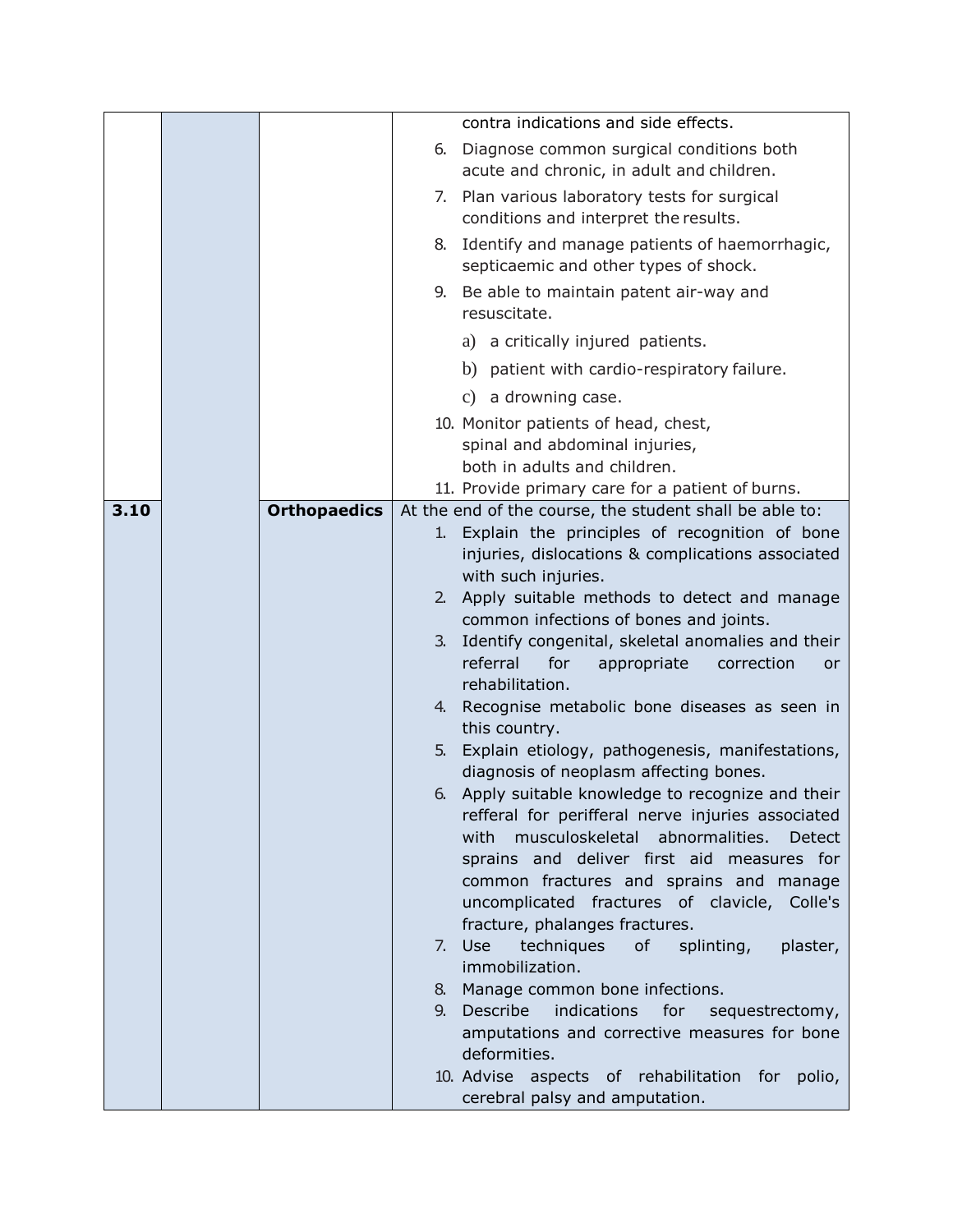| 3.11 | Radio-              | At the end of the course the student shall be able to;                                 |
|------|---------------------|----------------------------------------------------------------------------------------|
|      | <b>Diagnosis</b>    | 1. Understand basic of x-rays productions, its uses                                    |
|      | and Imaging         | and hazards                                                                            |
|      |                     | 2. Appreciate and diagnose changes in bones -                                          |
|      |                     | fractures, infections, tumours<br>like<br>and                                          |
|      |                     | metabolic bone diseases;                                                               |
|      |                     | 3. Identify and diagnose various radiological                                          |
|      |                     | changes in disease conditions of chest and                                             |
|      |                     | mediastinum, skeletal system, Gastro intestinal                                        |
|      |                     |                                                                                        |
|      |                     | Tract, Hepatobiliary system and Genito Uninary                                         |
|      |                     | (GU) system;                                                                           |
|      |                     | 4. Learn about various imaging techniques,                                             |
|      |                     | including isotopes Computerized Tomography                                             |
|      |                     | (CT), Ultrasound, Magnetic Resonance Imaging                                           |
|      |                     | (MRI) and DSA.                                                                         |
|      |                     | 5. Use basic protective techniques during various                                      |
|      |                     | imaging procedures;                                                                    |
|      |                     | 6. Interpret common X-ray, radio-diagnostic                                            |
|      |                     | techniques in various community situations;                                            |
|      |                     | 7. Advise appropriate diagnostic procedures in                                         |
|      |                     | specialized<br>circumstances<br>to<br>appropriate                                      |
|      |                     | specialists.                                                                           |
| 3.12 | Radiotherap         | At the end of training in Radiotherapy, the student                                    |
|      | y                   | should be able to:                                                                     |
|      |                     | 1. Exhibit<br>awareness<br>of<br>the<br>principles<br>0f                               |
|      |                     | of<br>radiotherapy, the<br>radio-responsiveness                                        |
|      |                     | various tumours and management of common                                               |
|      |                     | cancers like cervical, breast and oral cancers.                                        |
|      |                     | 2. Refer for further consultation at appropriate                                       |
|      |                     |                                                                                        |
|      |                     | time without delay.                                                                    |
|      |                     | 3. State general complications of irradiation and                                      |
|      |                     | their management.                                                                      |
|      |                     | 4. List common chemo-therapeutic drugs and                                             |
|      |                     | toxicity of the same.                                                                  |
|      |                     | 5. Implement<br>health<br>education<br>programmes                                      |
|      |                     | regarding prevention and early diagnosis of                                            |
|      |                     | tobacco related cancers, cervical cancers and                                          |
|      |                     | breast cancers.                                                                        |
|      |                     | 6. Know the general outlines of use of radio-                                          |
|      |                     | isotopes in diagnosis and therapy.                                                     |
| 3.13 | <b>Anaesthesiol</b> | At the end of the training, the students should be able                                |
|      | ogy                 | to:                                                                                    |
|      |                     | 1. Enumerate<br>different<br>types of anaesthetic                                      |
|      |                     | agents, their indications, mode of admission,                                          |
|      |                     | contradictions and side effects;<br>2. Perform cardio-pulmonary resuscitation with the |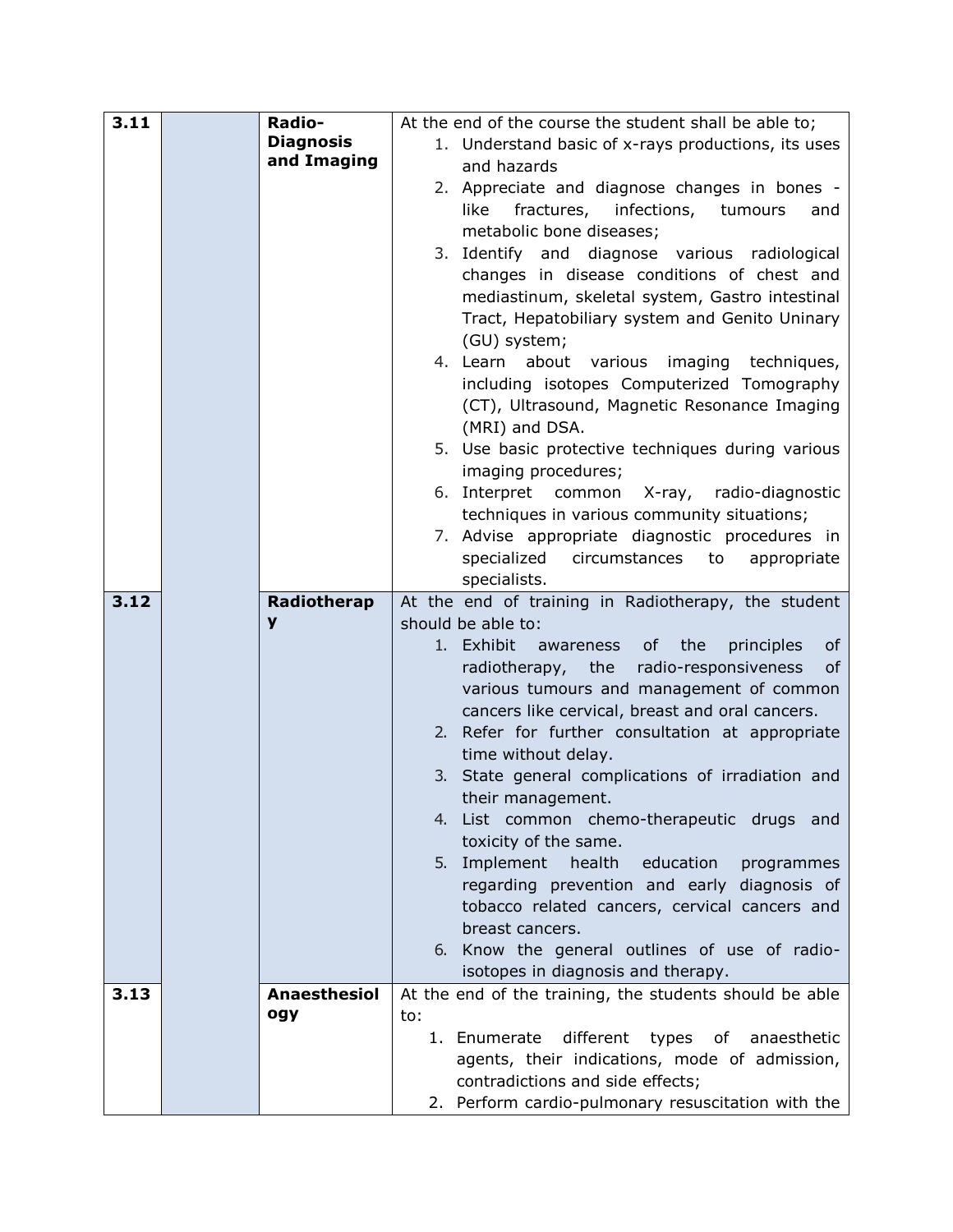|      |                         | available resources and transfer the patient to a       |
|------|-------------------------|---------------------------------------------------------|
|      |                         | bigger hospital for advanced life support.              |
|      |                         | 3. Set up intravenous infusion.                         |
|      |                         | 4. Clear and maintain airway in an unconscious          |
|      |                         | patient. Perform endotracheal intubation                |
|      |                         | 5. Administer oxygen correctly Perform simple           |
|      |                         | nerve block                                             |
| 3.14 | <b>Obstetrics &amp;</b> | At the end of the course, the student shall be able to: |
|      | Gynaecology             | 1. Outline<br>the<br>Anatomy,<br>Physiology<br>and      |
|      |                         | Pathophysiology of the reproductive system and          |
|      |                         | the common conditions affecting it.                     |
|      |                         | 2. Detect normal pregnancy, labour, puerperium          |
|      |                         | and manage problems he/ she is likely to                |
|      |                         | encounter therein.                                      |
|      |                         | 3. List the leading causes of maternal and perinatal    |
|      |                         | morbidity and mortality                                 |
|      |                         | 4. Understand the principles of contraception and       |
|      |                         | various techniques, employed, methods of                |
|      |                         | medical termination of pregnancy, sterilization         |
|      |                         | and their complications.                                |
|      |                         | 5. Identify the use, abuse and side effects of drugs    |
|      |                         | menopausal<br>in<br>pregnancy, pre<br>and<br>post       |
|      |                         | menopausal periods                                      |
|      |                         | 6. Describe the national programme for maternal         |
|      |                         | and child health and family welfare and their           |
|      |                         | implementation at various levels.                       |
|      |                         | 7. Identify common gynecological diseases and           |
|      |                         | describe principles of their management                 |
|      |                         | 8. State<br>the<br>indications<br>techniques<br>and     |
|      |                         | complications of surgeries<br>like Caesarean            |
|      |                         | Section, Laparotomy, Abdominal and vaginal              |
|      |                         | hysterectomy, Fothergill's operation and vacuum         |
|      |                         | aspiration for MTP. Examine a pregnant woman,           |
|      |                         | high risk pregnancies and<br>recognize<br>make          |
|      |                         | appropriate referrals.                                  |
|      |                         | 9. Conduct<br>normal<br>delivery,<br>recognize<br>a     |
|      |                         | complications and provide postnatal care.               |
|      |                         | 10. Resuscitate new born and recognize congenital       |
|      |                         | anomalies                                               |
|      |                         | 11. Advise a couple on the use of various available     |
|      |                         | contraceptive devices and assist in insertion and       |
|      |                         | removal of IUCD.                                        |
|      |                         | 12. Perform<br>pelvic<br>examination,<br>dispose<br>and |
|      |                         | gynecological<br>problems<br>common<br>manage           |
|      |                         | including early detection of genital malignancy.        |
|      |                         | Make a vaginal cytological smear, perform a             |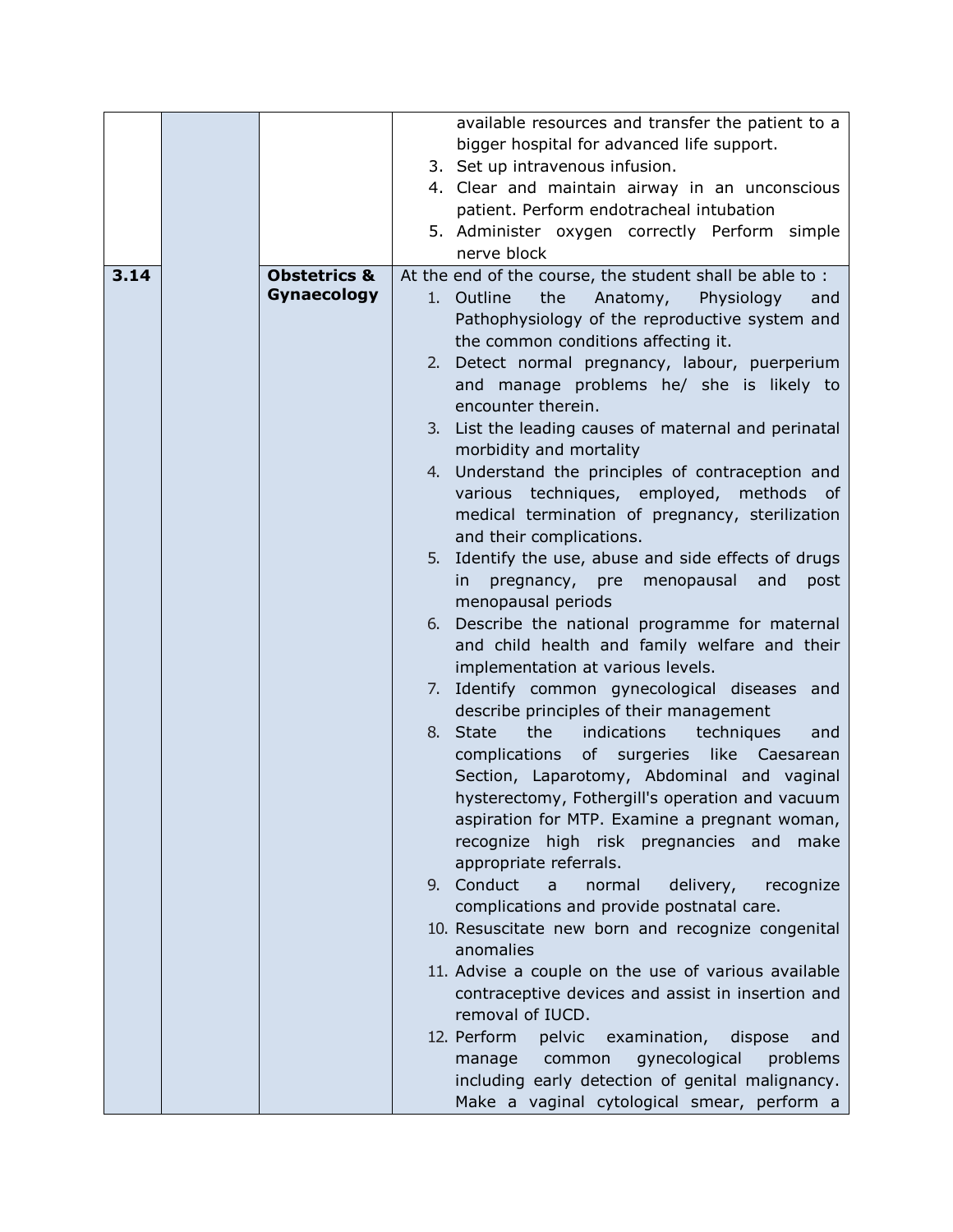|  | post coital test and wet mount vaginal smear    |
|--|-------------------------------------------------|
|  | examination for TV, Monilias and Gram stain for |
|  | gonorrhea.                                      |
|  | like<br>13. Interpret results of investigation  |
|  | biochemical, histopathological<br>radiological, |
|  | ultrasound etc.                                 |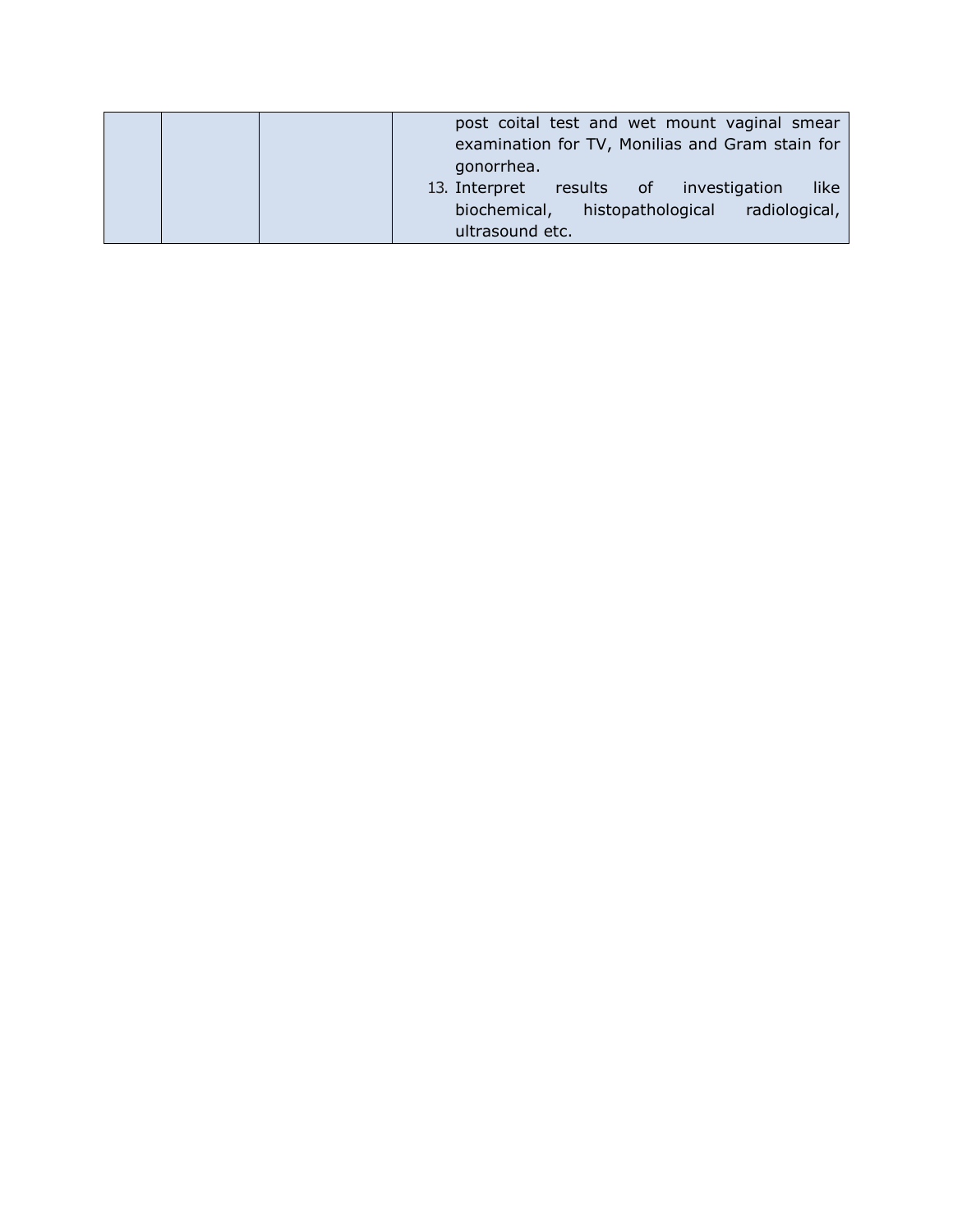### **Course Outcomes - MD / MS / DM**

| SI.   | <b>Name</b>   | <b>Name of the</b> | <b>Course Outcome</b>                                                                              |  |
|-------|---------------|--------------------|----------------------------------------------------------------------------------------------------|--|
| No.   | of the        | <b>Course</b>      |                                                                                                    |  |
|       | <b>Progra</b> |                    |                                                                                                    |  |
|       | m             |                    |                                                                                                    |  |
| $1.1$ | MD in         | Anaesthesiol       | At the end of the three years' post-graduate training in                                           |  |
|       | <b>Anaest</b> | ogy                | Anaesthesiology the student should be able to:                                                     |  |
|       | hesiolo       |                    | 1. Demonstrate understanding of basic sciences                                                     |  |
|       | gy            |                    | relevant to anaesthesia.                                                                           |  |
|       |               |                    | 2. Master the the anaesthetic management skills of                                                 |  |
|       |               |                    | uncommon surgical ailments<br>common and                                                           |  |
|       |               |                    | belonging to various branches of surgery, at all                                                   |  |
|       |               |                    | ages requiring operative interventions with a<br>knowledge<br>of<br>the<br>basic<br>aetiology,     |  |
|       |               |                    | pathophysiology and the surgical treatment of                                                      |  |
|       |               |                    | the conditions.                                                                                    |  |
|       |               |                    | 3. Acquire the knowledge of the underlying                                                         |  |
|       |               |                    | theoretical background of mechanism of pain                                                        |  |
|       |               |                    | perception and pain management.                                                                    |  |
|       |               |                    | 4. Thorough and systematic approach toin the                                                       |  |
|       |               |                    | management<br>of the<br>conditions<br>requiring                                                    |  |
|       |               |                    | resuscitation.                                                                                     |  |
|       |               |                    | 5. Demonstrate<br>understanding<br>and<br>0f<br>the                                                |  |
|       |               |                    | theoretical base of polytrauma and the science                                                     |  |
|       |               |                    | of resuscitation.                                                                                  |  |
|       |               |                    | 6. Recognise the conditions that may be outside<br>the area of his competence and refer them to an |  |
|       |               |                    | appropriate specialist prior to anaesthetising                                                     |  |
|       |               |                    | them.                                                                                              |  |
|       |               |                    | 7. Update himself / herself by self-study and by                                                   |  |
|       |               |                    | attending courses, conferences and seminars                                                        |  |
|       |               |                    | relevant to anaesthesia.                                                                           |  |
|       |               |                    | 8. Function as a part of a team, develop an                                                        |  |
|       |               |                    | attitude of cooperation with colleagues, and                                                       |  |
|       |               |                    | interact with the patient and the clinician or<br>other colleagues                                 |  |
|       |               |                    | 9. Teach and guide his team colleagues and                                                         |  |
|       |               |                    | students.                                                                                          |  |
|       |               |                    | understanding of medicolegal<br>10. Demonstrate                                                    |  |
|       |               |                    | aspects of anaesthesia.                                                                            |  |
|       |               |                    | 11. Demonstrate<br>knowledge<br>basic<br>the<br>0f                                                 |  |
|       |               |                    | administrative<br>aspects<br>of operating<br>room                                                  |  |
|       |               |                    | complex.                                                                                           |  |
|       |               |                    | 12. Undertake audit, use information technology                                                    |  |
|       |               |                    | tools and carryout research, both basic and<br>clinical, with the aim of publishing the work and   |  |
|       |               |                    | presenting the same at various scientific fora.                                                    |  |
|       |               |                    | 13. Perform pre-anaesthetic evaluation of patients                                                 |  |
|       |               |                    | undergoing surgery by taking, proper clinical                                                      |  |
|       |               |                    | history, examining the patient, ordering relevant                                                  |  |
|       |               |                    | investigations and interpreting them to have                                                       |  |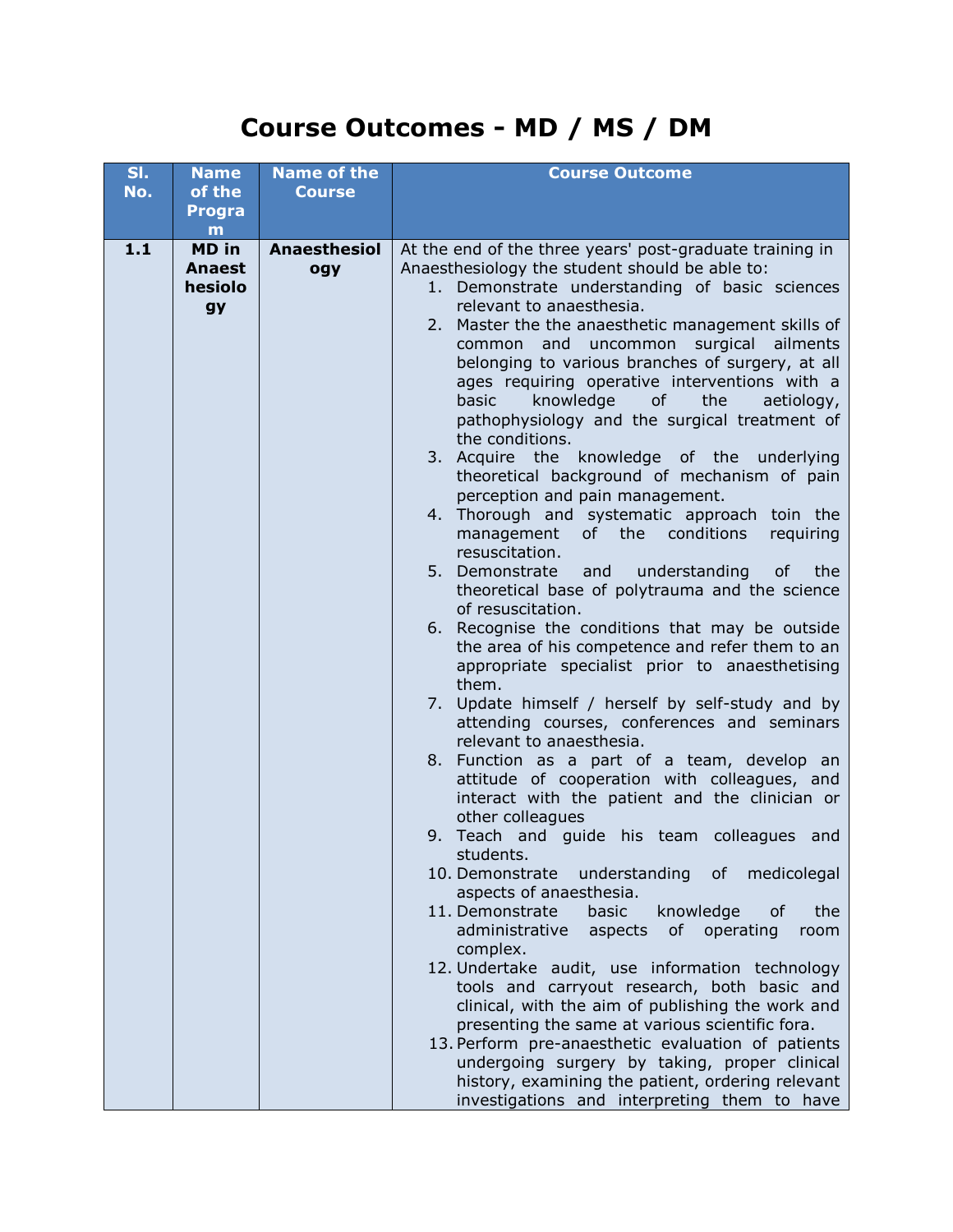|     |        |         | additional information about the<br>surgical<br>condition, and or the associated<br>medical<br>condition, which warrant the modification of the<br>proposed anaesthetic management.<br>14. Administer anaesthesia<br>(general<br>and<br><b>or</b><br>regional)<br>to<br>surgical<br>operations<br>common<br>independently and to superspecialities like<br>cardiac surgery, neurosurgery etc. with the help<br>of a senior anaesthesiologist.<br>15. Provide basic life support (BLS) and advanced<br>cardiac life support (ACLS). |
|-----|--------|---------|------------------------------------------------------------------------------------------------------------------------------------------------------------------------------------------------------------------------------------------------------------------------------------------------------------------------------------------------------------------------------------------------------------------------------------------------------------------------------------------------------------------------------------|
|     |        |         | 16. Manage airway and perform ventilatory care<br>etc., of unconscious and polytrauma cases as a<br>member of trauma team and critical care unit<br>team.                                                                                                                                                                                                                                                                                                                                                                          |
|     |        |         | 17. Undertake complete patient monitoring including<br>preoperative, intra-operative and postoperative<br>ventilatory care of the patients.                                                                                                                                                                                                                                                                                                                                                                                        |
|     |        |         | 18. Perform acute and chronic pain management.<br>19. Adopt ethical principles in all aspects of his<br>anaesthetic practice. Professional honesty and<br>integrity are to be fostered. Anaesthesia care is<br>to be delivered to all in need, irrespective of the<br>social status, caste, creed or religion of the                                                                                                                                                                                                               |
|     |        |         | patient.<br>20. Develop communication skills, in particular the<br>skill to explain the various options available in<br>the anaesthetic management, critical care, pain<br>management and to obtain a true informed<br>consent from the patient.                                                                                                                                                                                                                                                                                   |
|     |        |         | 21. Provide leadership in the operating<br>room<br>environment and get best out of the team in a<br>congenial working atmosphere.                                                                                                                                                                                                                                                                                                                                                                                                  |
|     |        |         | 22. Apply high moral and ethical standards while<br>carrying out human or animal research.<br>23. Be humble and accept the limitations in his                                                                                                                                                                                                                                                                                                                                                                                      |
|     |        |         | knowledge and skill and to ask for help from<br>colleagues when needed.<br>24. Respect patient's rights and privileges including<br>patient's right to information and right to seek a                                                                                                                                                                                                                                                                                                                                             |
| 1.2 | MD in  | Anatomy | second opinion.<br>After completing the course the postgraduate should:                                                                                                                                                                                                                                                                                                                                                                                                                                                            |
|     | Anatom |         | 1. Have acquired the competencies pertaining                                                                                                                                                                                                                                                                                                                                                                                                                                                                                       |
|     | У      |         | to the subject of Anatomy that are required<br>to be practiced at all levels of health system.                                                                                                                                                                                                                                                                                                                                                                                                                                     |
|     |        |         | 2. Competently carryout the Body Donation<br>Program, Prepare histology slides and maintain                                                                                                                                                                                                                                                                                                                                                                                                                                        |
|     |        |         | the museum                                                                                                                                                                                                                                                                                                                                                                                                                                                                                                                         |
|     |        |         | 3. Be able to<br>discharge responsibilities and<br>National<br>Health<br>Education<br>participate<br>in<br>Programme.                                                                                                                                                                                                                                                                                                                                                                                                              |
|     |        |         | 4. Be oriented to the principles of research<br>methodology                                                                                                                                                                                                                                                                                                                                                                                                                                                                        |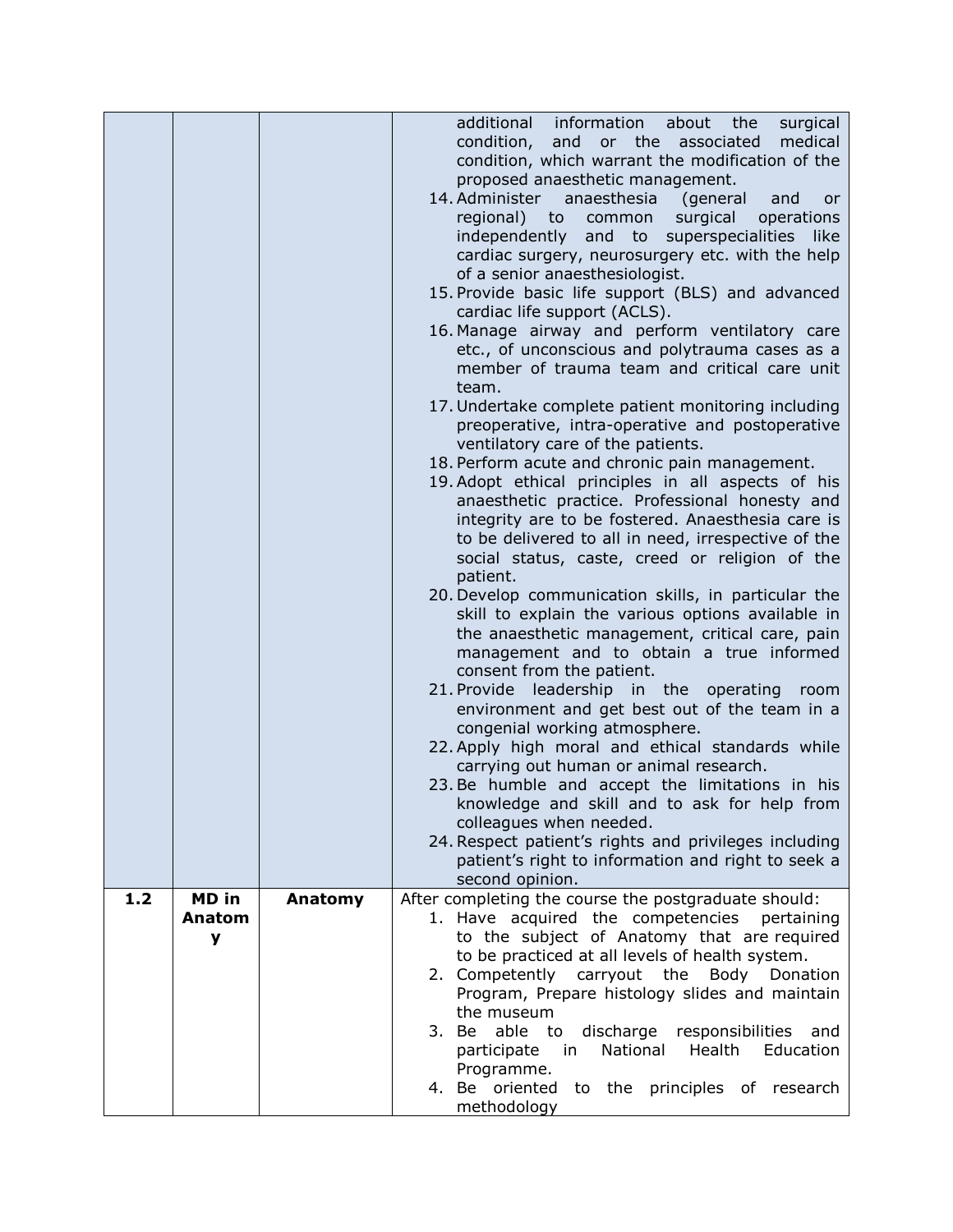|     |                |                     | 5. Have acquired skills in educating medical and                                                  |
|-----|----------------|---------------------|---------------------------------------------------------------------------------------------------|
|     |                |                     | paramedical professionals.                                                                        |
|     |                |                     | 6. Have<br>effectively<br>acquired<br>skills<br>in                                                |
|     |                |                     | communicating with the students and colleagues                                                    |
|     |                |                     | from various medical and paramedical fields.                                                      |
|     |                |                     | 7. Have acquired skills of integrating anatomy                                                    |
|     |                |                     | with other disciplines as and when required.                                                      |
|     |                |                     | 8. Have acquired qualities of a good teacher                                                      |
|     |                |                     | capable of innovations in teaching & learning                                                     |
| 1.3 | <b>MD</b> in   | <b>Biochemsitry</b> | methodology<br>After completing the three years of MD Biochemistry,                               |
|     | <b>Bioche</b>  |                     | the post graduate should be able to:                                                              |
|     | msitry         |                     | 1. Demonstrate comprehensive understanding of                                                     |
|     |                |                     | biochemistry as well as applied aspects.                                                          |
|     |                |                     | 2. Educate medical & paramedical professionals.                                                   |
|     |                |                     | 3. Operate basic instrumentation and procedures                                                   |
|     |                |                     | pertaining to biochemistry that are required to                                                   |
|     |                |                     | be practiced in community and at all levels of                                                    |
|     |                |                     |                                                                                                   |
|     |                |                     | health care system.                                                                               |
|     |                |                     | 4. Perform relevant investigations which will help                                                |
|     |                |                     | to diagnose important medical conditions.                                                         |
|     |                |                     | 5. Interpret all laboratory reports.                                                              |
|     |                |                     | 6. Perform Quality control procedures in the lab                                                  |
|     |                |                     | 7. Perform independent research.                                                                  |
|     |                |                     |                                                                                                   |
|     |                |                     | 8. To train scientists to identify, address and solve                                             |
|     |                |                     | biochemical problems at molecular level                                                           |
| 1.4 | MD in          | Dermatology         | After completing the course the postgraduate should:                                              |
|     | <b>Dermat</b>  |                     | 1. Demonstrate understanding of basic sciences                                                    |
|     | ology,         | <b>Venereology</b>  | relevant to dermatology.                                                                          |
|     | <b>Venere</b>  | & Leprosy           | 2. Have acquired the competencies<br>pertaining                                                   |
|     | ology &        |                     | the subject of dermatology that<br>to<br>are                                                      |
|     | <b>Leprosy</b> |                     | required to be practiced at all levels of health                                                  |
|     |                |                     | system.                                                                                           |
|     |                |                     | 3. Accurately describe skin lesions including                                                     |
|     |                |                     | morphology, configuration and distribution.                                                       |
|     |                |                     | 4. Recognize the clinical manifestations of common                                                |
|     |                |                     | dermatologic conditions.                                                                          |
|     |                |                     | 5. Able to treat common dermtological conditions.                                                 |
|     |                |                     | 6. Demonstrate knowledge of basic pharmacology                                                    |
|     |                |                     | and administration of medications commonly                                                        |
|     |                |                     | used for treatment of skin disease.                                                               |
|     |                |                     | 7. Recognize conditions that may be outside the                                                   |
|     |                |                     | area of his speciality/competence and refer                                                       |
|     |                |                     | them to proper specialist.                                                                        |
|     |                |                     |                                                                                                   |
|     |                |                     | 8. Update oneself by self-study and by attending<br>courses, conferences and seminars relevant to |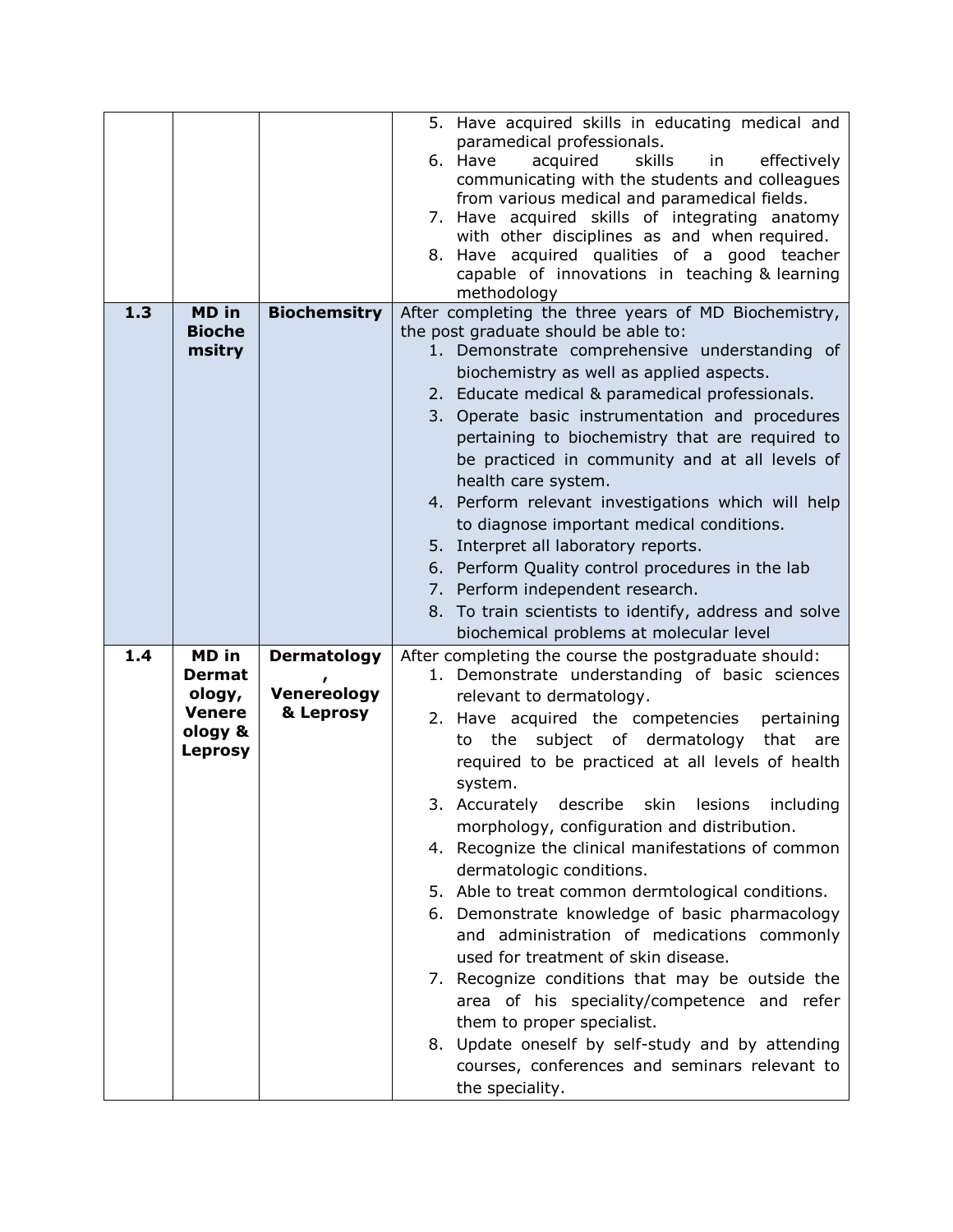|     |                |                     | 9. Be oriented to the principles of research                                                   |
|-----|----------------|---------------------|------------------------------------------------------------------------------------------------|
|     |                |                     | methodology                                                                                    |
|     |                |                     | 10. Undertake audit, use information technology                                                |
|     |                |                     | tools and carry out research, both basic and                                                   |
|     |                |                     | clinical, with the aim of publishing his work and                                              |
|     |                |                     | presenting his work at various scientific fora.                                                |
| 1.5 | <b>MD</b> in   | <b>Emergency</b>    | At the end of the MD Degree course in Emergency                                                |
|     | <b>Emerge</b>  | <b>Medicine</b>     | Medicine, the student should be able to:                                                       |
|     | ncy            |                     | 1. Demonstrate proficiency in the assessment of                                                |
|     | <b>Medicin</b> |                     | patients in the Emergency Department.                                                          |
|     | e              |                     | 2. Understand disease processes as they affect                                                 |
|     |                |                     | patients who<br>present to the<br>Emergency                                                    |
|     |                |                     | Department.<br>3. Develop applied problem solving techniques in                                |
|     |                |                     | Emergency Medicine.                                                                            |
|     |                |                     | 4. Discuss, observe and occasionally perform, as                                               |
|     |                |                     | allowed, a variety of emergency medicine                                                       |
|     |                |                     | procedures, including<br>bedside<br>ultrasound,                                                |
|     |                |                     | suturing, chest tube placement, paracentesis                                                   |
|     |                |                     | thoracentesis, lumbar puncture,<br>fracture                                                    |
|     |                |                     | reduction, casting and central line insertion.<br>5. Attend Emergency Medicine Grand Rounds,   |
|     |                |                     | Journal Clubs, resident seminars and other                                                     |
|     |                |                     | academic programs.                                                                             |
|     |                |                     | 6. Be thorough with the concepts of clinical                                                   |
|     |                |                     | research and professional ethics of Emergency                                                  |
|     |                |                     | Medicine.                                                                                      |
|     |                |                     | 7. Have acquired skills in educating medical and                                               |
|     |                |                     | paramedical personnel.                                                                         |
|     |                |                     | 8. Have acquired skills of integrated team approach<br>to an undifferentiated patient.         |
| 1.6 | MS in          | <b>Otorhinolary</b> | At the end of the course, the student should be able to:                                       |
|     | <b>Otorhin</b> | ngology             | 1. Demonstrate understanding of basic sciences                                                 |
|     | olaryng        |                     | relevant to this specialty.                                                                    |
|     | ology          |                     | 2. Describe aetoiology, pathophysiology, principles                                            |
|     |                |                     | of diagnosis and management of common                                                          |
|     |                |                     | problems including emergencies, in adults and<br>children.                                     |
|     |                |                     | 3. Describe indications and methods for fluid and                                              |
|     |                |                     | electrolyte replacement therapy, including blood                                               |
|     |                |                     | transfusion.                                                                                   |
|     |                |                     | 4. Describe common malignancies in the country                                                 |
|     |                |                     | and their management including prevention.                                                     |
|     |                |                     | Identify social, economic, environmental and<br>5.                                             |
|     |                |                     | emotional determinants in a given case, and<br>take them into account for planning therapeutic |
|     |                |                     | measures.                                                                                      |
|     |                |                     | 6. Recognize conditions that may be outside the                                                |
|     |                |                     | area specialty / competence and to refer them                                                  |
|     |                |                     | to the proper specialist.                                                                      |
|     |                |                     | 7. Advice regarding the operative or non-operative                                             |
|     |                |                     | management of the case and to carry out this                                                   |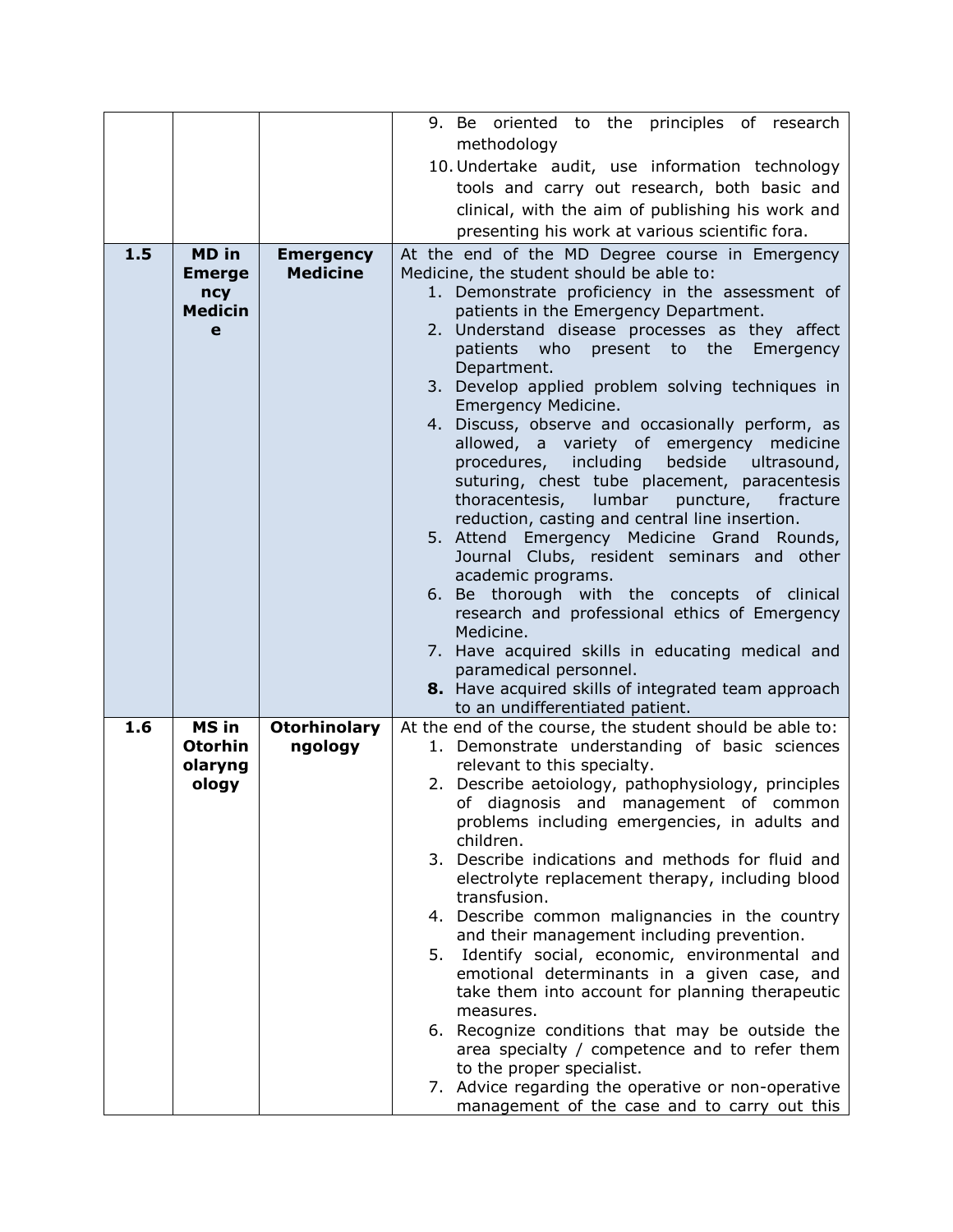|     |                                |                                       | leadership, organizational skills and problem<br>solving skills in the field of gastroenterology.        |
|-----|--------------------------------|---------------------------------------|----------------------------------------------------------------------------------------------------------|
|     |                                |                                       |                                                                                                          |
|     |                                |                                       | 8. Have<br>acquired<br>strong communication,                                                             |
|     |                                |                                       | methodology                                                                                              |
|     |                                |                                       | 7. Have acquired qualities of a good teacher<br>capable of innovations in teaching &learning             |
|     |                                |                                       | from various medical and paramedical fields                                                              |
|     |                                |                                       | 6. Have<br>acquired<br>skills<br>in<br>effectively<br>communicating with the students and colleagues     |
|     |                                |                                       | paramedical professionals.                                                                               |
|     |                                |                                       | methodology<br>5. Have acquired skills in educating medical and                                          |
|     |                                |                                       | 4. Be oriented to the principles of research                                                             |
|     |                                |                                       | participate in National Health Education<br>Programme.                                                   |
|     |                                |                                       | able to discharge responsibilities<br>3. Be<br>and                                                       |
|     |                                |                                       | Gastroenterology with other disciplines as<br>and when required                                          |
|     |                                |                                       | 2. Have<br>acquired<br>skills<br>of<br>integrating                                                       |
|     | nterolo<br>gy                  |                                       | required to be practiced at all levels of health<br>system in India and abroad.                          |
|     | <b>Gastroe</b>                 | logy                                  | to the subject of Gastroenterology that are                                                              |
| 1.8 | DM in<br><b>Medical</b>        | <b>Medical</b><br><b>Gastroentero</b> | After completing the course the postgraduate should:<br>1. Have acquired the competencies pertaining     |
|     |                                |                                       | the said field.                                                                                          |
|     |                                |                                       | with general principle & practical problems<br>related to Forensic Medicine and be expert in             |
|     |                                |                                       | 5. The postgraduate student shall be able to deal                                                        |
|     |                                |                                       | Medicine & Toxicology.                                                                                   |
|     |                                |                                       | 4. Conduct research in the areas of his/her interest<br>in the different sub-specialties' of Forensic    |
|     |                                |                                       | students and assess their knowledge and skills                                                           |
|     |                                |                                       | 3. Impart education<br>in Forensic<br>Medicine<br>- &<br>Toxicology to undergraduate and postgraduate    |
|     |                                |                                       | required settings.                                                                                       |
|     |                                |                                       | discharge medico-legal duties efficiently in                                                             |
|     | <b>Medicin</b><br>e            |                                       | sorted.<br>2. Undertake medico-legal responsibilities<br>and                                             |
|     | C                              |                                       | Medicine and render his/her service wherever                                                             |
| 1.7 | <b>MD</b> in<br><b>Forensi</b> | <b>Forensic</b><br>medicine           | At the end of the course, the student should be able to:<br>1. Become an expert in the field of Forensic |
|     |                                |                                       | presenting his work at various scientific for a.                                                         |
|     |                                |                                       | clinical, with the aim of publishing his work and                                                        |
|     |                                |                                       | 10. Undertake audit, use information technology<br>tools and carry out research, both basic and          |
|     |                                |                                       | students.                                                                                                |
|     |                                |                                       | the specialty.<br>9. Teach and guide his team, colleagues and other                                      |
|     |                                |                                       | courses, conferences and seminars relevant to                                                            |
|     |                                |                                       | management effectively.<br>8. Update oneself by self study and by attending                              |
|     |                                |                                       |                                                                                                          |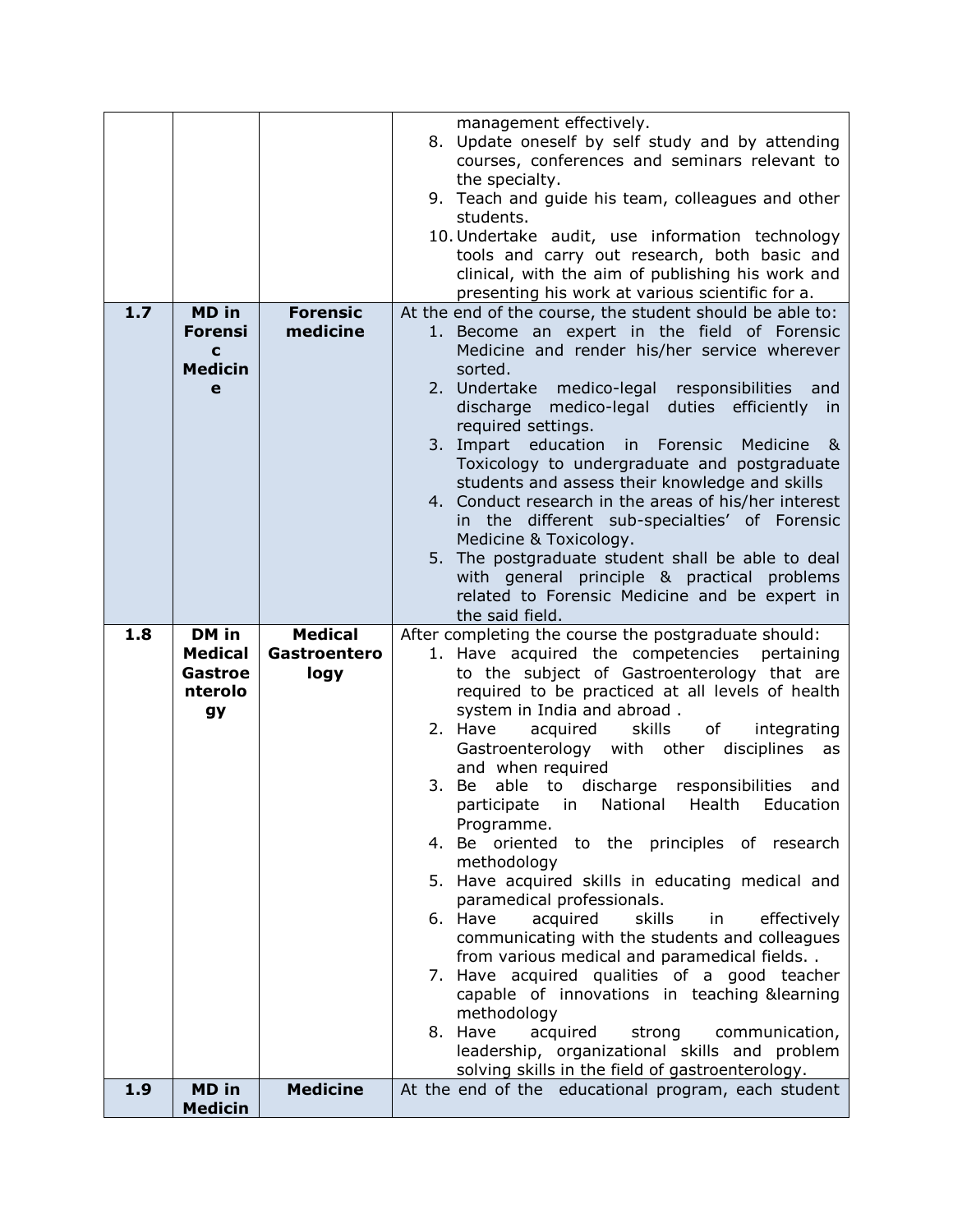|      | e                       |                     | will demonstrate the following;                                                                     |  |  |
|------|-------------------------|---------------------|-----------------------------------------------------------------------------------------------------|--|--|
|      |                         |                     | 1. Introduction to basics about applied anatomy,                                                    |  |  |
|      |                         |                     | biochemistry and physiology from its molecular                                                      |  |  |
|      |                         |                     | stage to the system as a whole.                                                                     |  |  |
|      |                         |                     | 2. Good knowledge about the epidemiology of                                                         |  |  |
|      |                         |                     | diseases<br>and<br>its<br>varied<br>common<br>clinical                                              |  |  |
|      |                         |                     |                                                                                                     |  |  |
|      |                         |                     | presentation with its relation to ethnicity and                                                     |  |  |
|      |                         |                     | culture, socioeconomic factors.                                                                     |  |  |
|      |                         |                     | 3. To develop skills in history taking, general                                                     |  |  |
|      |                         |                     | physical examination and through stepwise                                                           |  |  |
|      |                         |                     | systemic examination along with medical case                                                        |  |  |
|      |                         |                     | sheet writing in a legally acceptable manner.                                                       |  |  |
|      |                         |                     | 4. To develop<br>proficiency in<br>analyzing<br>the                                                 |  |  |
|      |                         |                     | laboratory reports, imaging studies and its                                                         |  |  |
|      |                         |                     | correlation with clinical judgment.                                                                 |  |  |
|      |                         |                     | 5. Learn the stepwise approach in performing                                                        |  |  |
|      |                         |                     | common bedside procedures required for the                                                          |  |  |
|      |                         |                     | diagnosis and management of the patient.                                                            |  |  |
|      |                         |                     | advanced<br>technologies<br>6. Exposure<br>to<br>and                                                |  |  |
|      |                         |                     | like<br>interventions in various<br>subspecialties                                                  |  |  |
|      |                         |                     | gastroenterology,<br>cardiology,<br>neurology,                                                      |  |  |
|      |                         |                     | nephrology etc. and to inculcate the same into                                                      |  |  |
|      |                         |                     | the basic general medicine knowledge.                                                               |  |  |
|      |                         |                     |                                                                                                     |  |  |
|      |                         |                     |                                                                                                     |  |  |
| 1.10 | <b>MD</b> in<br>Microbi | <b>Microbiology</b> | After completing the course the postgraduate should:                                                |  |  |
|      | ology                   |                     | 1. Have acquired the competencies<br>pertaining<br>subject of Microbiology that<br>the<br>are<br>to |  |  |
|      |                         |                     | required to be practiced at all levels of health                                                    |  |  |
|      |                         |                     | system.                                                                                             |  |  |
|      |                         |                     | discharge responsibilities<br>2. Be able to<br>and                                                  |  |  |
|      |                         |                     | National<br>Health<br>Education<br>participate<br>in                                                |  |  |
|      |                         |                     | Programme.                                                                                          |  |  |
|      |                         |                     | to the principles of research<br>3. Be oriented                                                     |  |  |
|      |                         |                     | methodology                                                                                         |  |  |
|      |                         |                     | 4. Have acquired skills in educating medical and<br>paramedical professionals.                      |  |  |
|      |                         |                     | 5. Haveacquired<br>skills<br>effectively<br>in                                                      |  |  |
|      |                         |                     | communicating<br>with<br>the<br>students<br>and                                                     |  |  |
|      |                         |                     | colleagues<br>from various<br>medical<br>and                                                        |  |  |
|      |                         |                     | paramedical fields.                                                                                 |  |  |
|      |                         |                     | 6. Have<br>acquired<br>skills<br>of<br>integrating                                                  |  |  |
|      |                         |                     | Microbiology with other disciplines as and                                                          |  |  |
|      |                         |                     | when required.                                                                                      |  |  |
|      |                         |                     | 7. Have acquired qualities of a good teacher                                                        |  |  |
|      |                         |                     | capable of innovations in teaching & learning<br>methodology                                        |  |  |
|      |                         |                     | 8. Recognize the key importance of infectious                                                       |  |  |
|      |                         |                     | diseases in the context of public health priority                                                   |  |  |
|      |                         |                     | of the country.<br>9. Practice Clinical Microbiology in adherence with                              |  |  |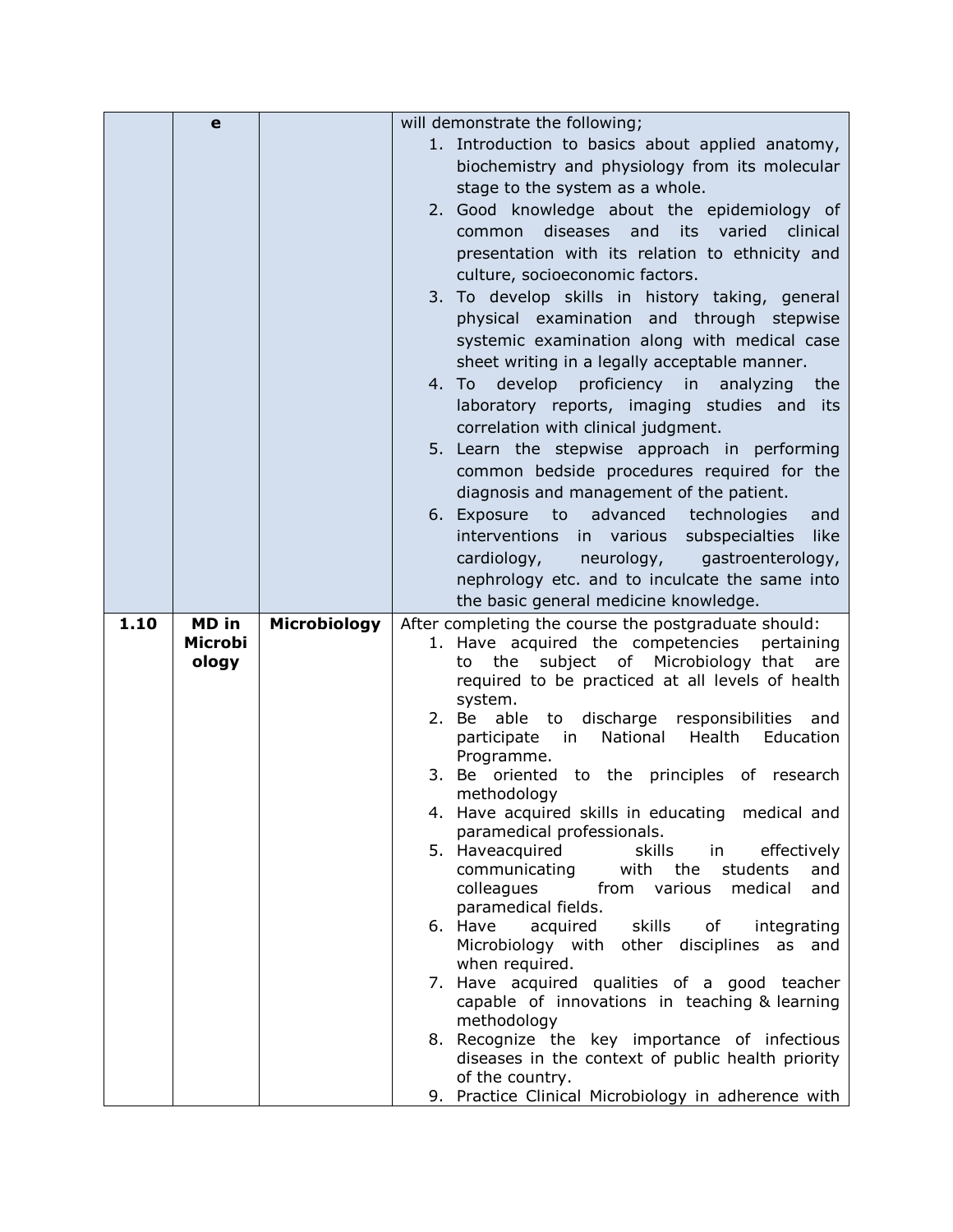|      |                          |                     | the principles of professional ethics                   |
|------|--------------------------|---------------------|---------------------------------------------------------|
| 1.11 | <b>MS in</b>             | <b>OBG</b>          | At the end of 3 years of the course PG students should  |
|      | <b>OBG</b>               |                     | be :                                                    |
|      |                          |                     | 1. Able to manage antenatal case and conduct            |
|      |                          |                     | delivery independently with good intrapartum            |
|      |                          |                     | monitoring.                                             |
|      |                          |                     | 2. Competent to perform caesarean sections and          |
|      |                          |                     | routine gynecological surgeries including basic         |
|      |                          |                     | laparoscopy, first level infertility work up and        |
|      |                          |                     | basic ultrasound etc                                    |
|      |                          |                     | 3. Must be able to identify and manage High-risk        |
|      |                          |                     | pregnancy.                                              |
|      |                          |                     | 4. Must be able to teach UG students and present        |
|      |                          |                     | papers in conference.                                   |
|      |                          |                     | 5. Capable of counseling the<br>patients<br>and         |
|      |                          |                     | attenders effectively.                                  |
|      |                          |                     |                                                         |
|      |                          |                     | 6. Learn to apply the highest level of ethics in        |
|      |                          |                     | Research, Publications and Practice of obstetrics       |
|      |                          |                     | &gynecology.                                            |
| 1.12 | MS in                    | <b>Ophthalmolo</b>  | After completing the course the postgraduate should     |
|      | <b>Ophthal</b><br>mology | gy                  | 1. Be able to demonstrate effective clinical problem    |
|      |                          |                     | solving, judgement and ability to interpret and         |
|      |                          |                     | integrate available data in ophthalmology in            |
|      |                          |                     | order to address patient problems, generate             |
|      |                          |                     | differential diagnosis and develop effective            |
|      |                          |                     | treatment strategies for different ophthalmic           |
|      |                          |                     | conditions.                                             |
|      |                          |                     | able to<br>2. Be<br>have<br>accurate<br>and<br>detailed |
|      |                          |                     | documentation of data of the<br>patient in              |
|      |                          |                     | conformation<br>with<br>institution's<br>legal<br>and   |
|      |                          |                     | administrative frame works.                             |
|      |                          |                     | 3. Be aware of the ocular diagnostic tests and          |
|      |                          |                     | ability to use them on a case based need.               |
|      |                          |                     | Exercise discretion in choosing appropriate             |
|      |                          |                     | diagnostic for particular conditions                    |
|      |                          |                     | 4. Be able to provide primary, secondary and            |
|      |                          |                     | tertiary ophthalmic care.                               |
| 1.13 | <b>MS in</b>             | <b>Orthopaedics</b> | At the end of the 3 years' post-graduate training<br>in |
|      | <b>Orthop</b>            |                     | Orthopaedics the student should be able to:             |
|      | aedics                   |                     | Acquire in depth knowledge of structure of<br>1.        |
|      |                          |                     | human<br>body<br>related<br>to<br>musculoskeletal       |
|      |                          |                     | Embryology, Anatomy, Histology, Physiology              |
|      |                          |                     | and development of musculo skeletal system,             |
|      |                          |                     | the<br>Metabolism<br>know<br>and<br>and<br>hormonal     |
|      |                          |                     | influence of musculo skeletal system.                   |
|      |                          |                     | Understand the process of human growth and<br>2.        |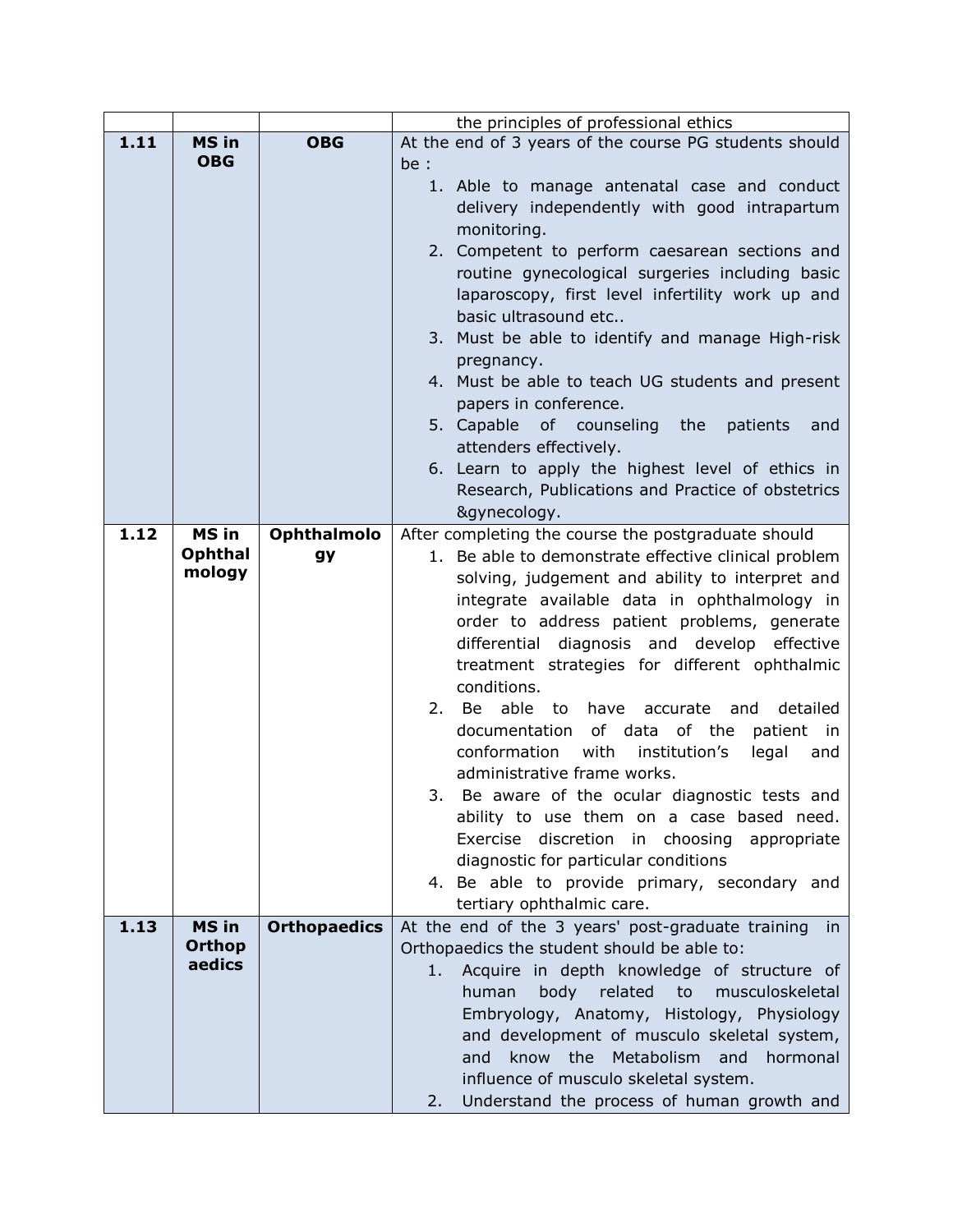|  |    | development of all the organ systems of body.       |
|--|----|-----------------------------------------------------|
|  |    | Analyze the congenital<br>malformations<br>and      |
|  |    | etiological factors including genetic mechanisms    |
|  |    | involved in abnormal development.                   |
|  | 3. | Have an in-depth theoretical knowledge of the       |
|  |    | syllabus with emphasis on current concepts.         |
|  | 4. | Understand the process and General principles       |
|  |    | of healing of injury & musculoskeletal trauma,      |
|  |    | systemic management of the injured & body           |
|  |    | response to trauma.                                 |
|  | 5. | Learn the general principles and management         |
|  |    | of musculoskeletal trauma - including surgical      |
|  |    | and conservative methods in all age groups          |
|  |    | including children.                                 |
|  | 6. | Learn the general principles and management         |
|  |    | Neurovascular<br>of<br>injury,<br>poly<br>trauma,   |
|  |    | musculoskeletal<br>Consequences<br>of<br>trauma     |
|  |    | including Compound injuries - management            |
|  |    | and stabilization procedures in orthopaedics &      |
|  |    | rehabilitation of the injured.                      |
|  | 7. | Acquire in<br>depth<br>knowledge of Tumour          |
|  |    | and<br>different infections,<br>pathology<br>and    |
|  |    | metabolic disorders involving musculo skeletal      |
|  |    | system.                                             |
|  | 8. | Understand the basic research methodology           |
|  |    | and recent scientific advances. Identify lacunae    |
|  |    | in the existing knowledge in a given area and to    |
|  |    | plan for research.                                  |
|  | 9. | Learn basic skills in musculoskeletal surgery       |
|  |    | including training on bone models and on            |
|  |    | patients by assisting or performing under           |
|  |    | supervision<br>perform<br>independently<br>or<br>as |
|  |    | required.                                           |
|  |    | 10. Postgraduate in Orthopaedics should be able to  |
|  |    | identify and recognize various congenital,          |
|  |    | developmental,<br>inflammatory,<br>infective,       |
|  |    | traumatic,<br>metabolic,<br>neuromuscular,          |
|  |    | degenerative and oncologic disorders of the         |
|  |    | musculoskeletal systems.                            |
|  |    | 11. They should be able to provide competent        |
|  |    | professional services to trauma and orthopaedic     |
|  |    | patients<br>at a primary/ secondary/tertiary        |
|  |    | healthcare centres.                                 |
|  |    | 12. Identify the diseases and injuries of musculo-  |
|  |    | skeletal system and obtain proper history and       |
|  |    | perform thorough clinical examination.              |
|  |    |                                                     |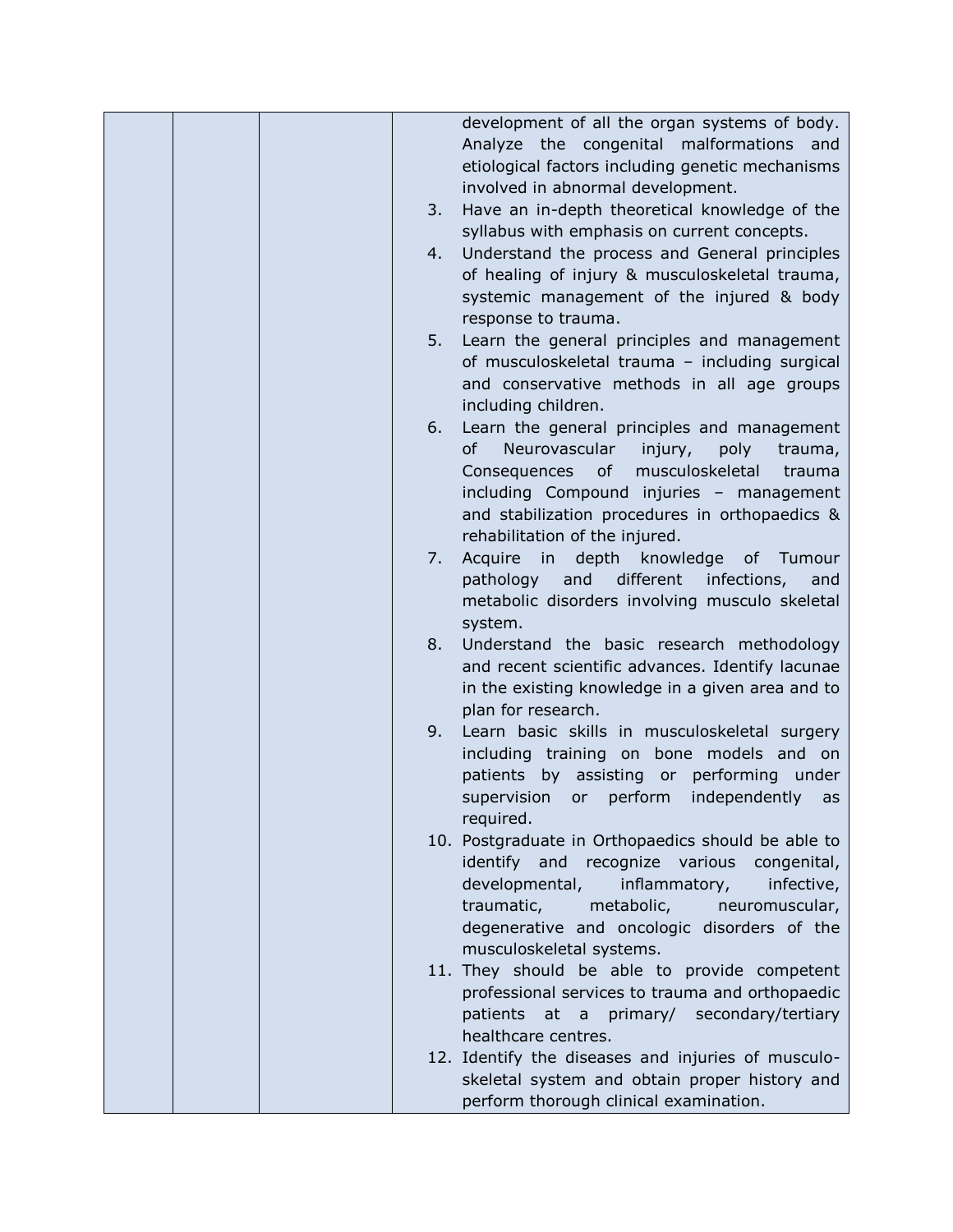|      |                |                    | 13. Plan and interpret investigations and institute                                            |
|------|----------------|--------------------|------------------------------------------------------------------------------------------------|
|      |                |                    | management of diseases and injuries of                                                         |
|      |                |                    | musculo-skeletal system.                                                                       |
| 1.14 | MD in          | Pathology          | After completing the course the postgraduate should:                                           |
|      | <b>Patholo</b> |                    | 1. Have acquired the competencies pertaining                                                   |
|      | <b>gy</b>      |                    | to the subject of pathology that are required                                                  |
|      |                |                    | to be practiced at all levels of health system.                                                |
|      |                |                    | 2. Have acquired comprehensive knowledge to                                                    |
|      |                |                    | perform various laboratory procedures with                                                     |
|      |                |                    | quality control and to interpret the results to                                                |
|      |                |                    | give a final impression of the underlying                                                      |
|      |                |                    | pathological condition.                                                                        |
|      |                |                    | acquired skills of integrating<br>3. Have<br>the                                               |
|      |                |                    | pathology reports with other disciplines<br>as<br>and when requiredfor a comprehensive care of |
|      |                |                    | patient.                                                                                       |
|      |                |                    | 4. Have acquired knowledge to perform clinical                                                 |
|      |                |                    | autopsy to confirm the cause of death.                                                         |
|      |                |                    | 5. Be able to discharge responsibilities and                                                   |
|      |                |                    | National<br>Health<br>Education<br>participate in                                              |
|      |                |                    | Programme.                                                                                     |
|      |                |                    | 6. Be oriented to the principles of research<br>methodology                                    |
|      |                |                    | 7. Have acquired skills in educating medical and                                               |
|      |                |                    | paramedical professionals.                                                                     |
|      |                |                    | 8. Have<br>skills<br>acquired<br>in<br>effectively                                             |
|      |                |                    | communicating with the students and colleagues                                                 |
|      |                |                    | from various medical and paramedical fields.                                                   |
|      |                |                    | Have acquired qualities of a good teacher<br>capable of innovations in teaching & learning     |
|      |                |                    | methodology                                                                                    |
| 1.15 | <b>MD</b> in   | <b>Pharmacolog</b> | A candidate upon successfully qualifying in the M.D.                                           |
|      | <b>Pharma</b>  | V                  | (Pharmacology) examination should be able to:                                                  |
|      | cology         |                    | 1. Teach Pharmacology and Therapeutics<br>to                                                   |
|      |                |                    | students of medical and allied disciplines.                                                    |
|      |                |                    | 2. Independently plan and undertake research                                                   |
|      |                |                    | related to drugs (basic as well as Clinical<br>Pharmacology) and communicate the findings in   |
|      |                |                    | conferences / journals.                                                                        |
|      |                |                    | 3. Set up therapeutic drug monitoring,<br><b>ADR</b>                                           |
|      |                |                    | monitoring, therapeutic audit<br>and<br>drug                                                   |
|      |                |                    | information services.                                                                          |
|      |                |                    | 4. Plan and conduct toxicity studies and clinical                                              |
|      |                |                    | trials.                                                                                        |
|      |                |                    | 5. Educate the public about use and misuse of                                                  |
|      |                |                    | drugs.<br>6. Supervise breeding<br>and upkeep of small                                         |
|      |                |                    | laboratory animals.                                                                            |
|      |                |                    | 7. Act as medical advisor in a pharmaceutical                                                  |
|      |                |                    | company.                                                                                       |
|      |                |                    | 8. Explain how advances in pharmacology (e.g.                                                  |
|      |                |                    | biopharmaceuticals, pharmacogenomics, novel                                                    |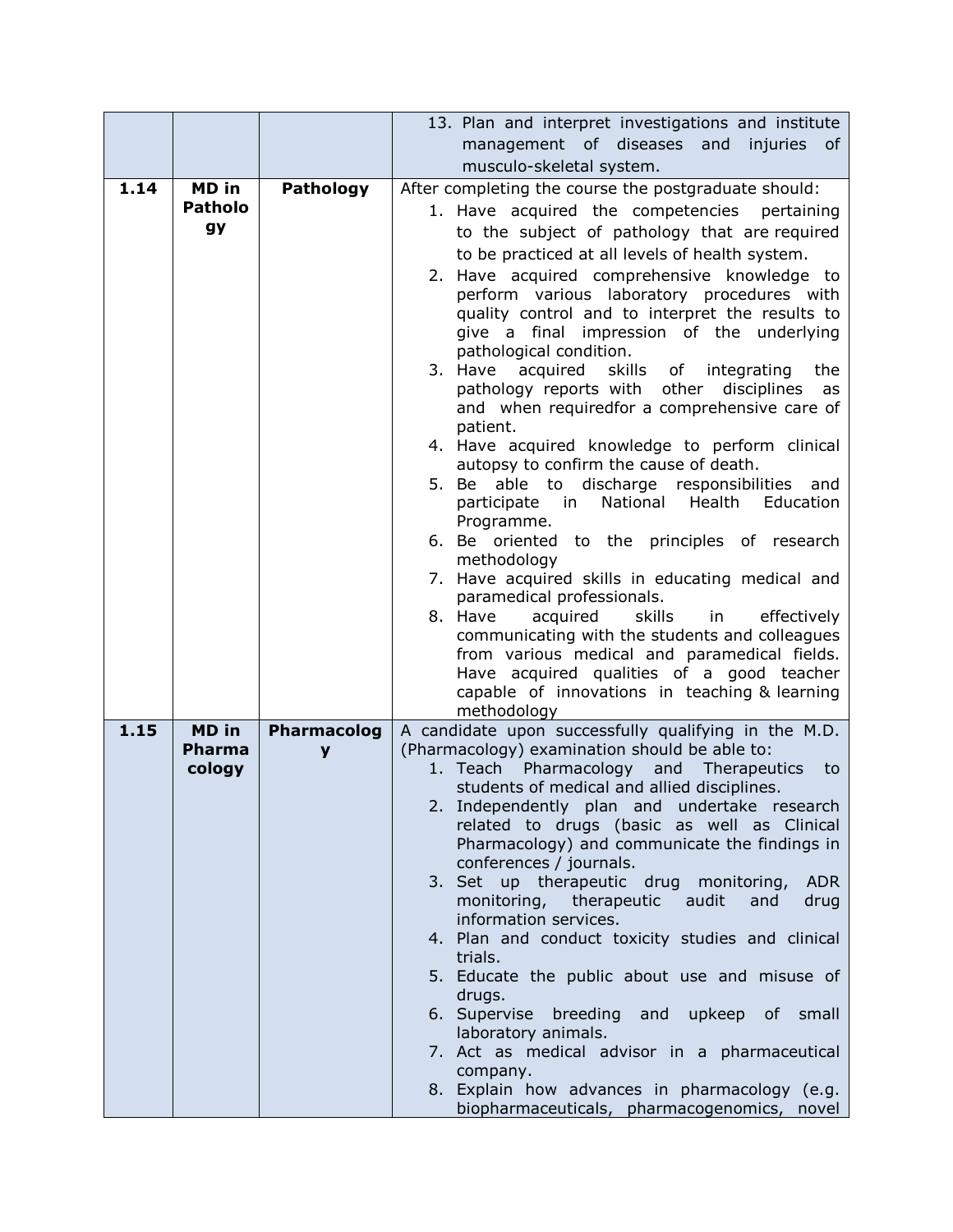|      |                                                                   |                                                  | delivery systems) can contribute to<br>drug<br>improving human and animal health including<br>the development of personalised therapies                                                                                                                                                                                                                                                                                                                                                                                                                                                                                                                                                                                                                                                                                                                                                                           |
|------|-------------------------------------------------------------------|--------------------------------------------------|-------------------------------------------------------------------------------------------------------------------------------------------------------------------------------------------------------------------------------------------------------------------------------------------------------------------------------------------------------------------------------------------------------------------------------------------------------------------------------------------------------------------------------------------------------------------------------------------------------------------------------------------------------------------------------------------------------------------------------------------------------------------------------------------------------------------------------------------------------------------------------------------------------------------|
| 1.16 | MD in<br><b>Physiol</b><br>ogy                                    | <b>Physiology</b>                                | After completing the course the postgraduate should:<br>1. Have mastered most of the competencies, with<br>awareness of the contemporary advances and<br>developments in physiology.<br>2. Be a competent teacher in physiology, who<br>shall have acquired the basic skills in teaching of<br>the medical and paramedical professionals.<br>3. Be a researcher who shall have acquired a spirit<br>of scientific inquiry and is oriented to the<br>principles of research methodology.<br>4. Be able to explain the conceptual knowledge of<br>physiology that can be effectively used by the<br>clinicians in various clinical settings to diagnose<br>and treat the clinical conditions.<br>5. Be able to interact with allied departments and<br>render<br>services<br>advanced<br>laboratory<br>in<br>Investigations.                                                                                        |
| 1.17 | <b>MD</b> in<br><b>Psychia</b><br>try                             | <b>Psychiatry</b>                                | At the end of the three years' post-graduate training in<br>Psychiatry the student should:<br>1. Have acquired the competencies<br>pertaining<br>to the subject of Psychiatry that are required<br>to be practiced at all levels of health system<br>2. Play the assigned role in the implementation of<br>National Health programmes effectively and<br>responsibly.<br>3. Be oriented to the principles of research<br>methodology.<br>4. Function as an effective leader of a health team<br>engaged in health care, research and training.<br>5. Have acquired skills in educating , effectively<br>communicating and collaborating with medical<br>and paramedical professionals.<br>6. Have acquired qualities of a good teacher<br>capable of innovations in teaching & learning<br>methodology.<br>7. Medical ethics in general and special ethical<br>concerns as it applies to the practice of clinical |
| 1.18 | MD in<br><b>Tuberc</b><br>ulosis<br>and<br><b>Respira</b><br>tory | <b>Tuberculosis</b><br>and<br><b>Respiratory</b> | Psychiatry<br>After completing the course, the students should be<br>able to<br>1. To practice as a pulmonologist, equipped with<br>appropriate knowledge and skills necessary to<br>care for the people with respiratory illness and<br>advise preventive measures to the healthy<br>individuals and contribute to public health.<br>practice<br>respiratory medicine<br>2. To<br>the<br>in                                                                                                                                                                                                                                                                                                                                                                                                                                                                                                                      |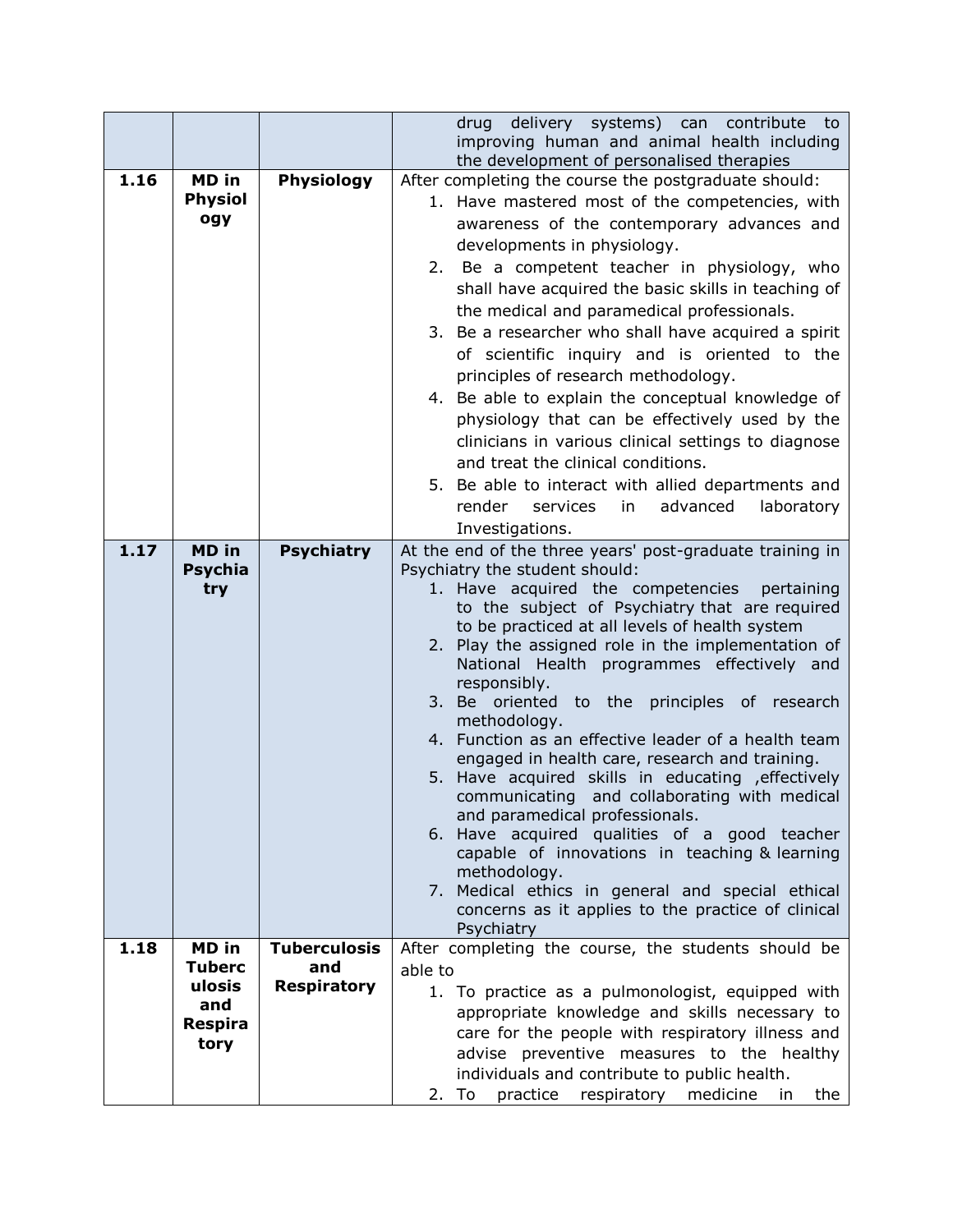|      |               |                  |    | community (urban or rural) and to perform             |
|------|---------------|------------------|----|-------------------------------------------------------|
|      |               |                  |    | professionally at all levels of the existing health   |
|      |               |                  |    | care system.                                          |
|      |               |                  |    | 3. To effectively participate in the National health  |
|      |               |                  |    | programmes and train and sensitize other              |
|      |               |                  |    | medical and para-medical professional in the          |
|      |               |                  |    | programmes                                            |
|      |               |                  |    | 4. To practice with empathy and the highest ethical   |
|      |               |                  |    | standards of the profession.                          |
|      |               |                  |    | 5. To continue to strive for                          |
|      |               |                  |    | excellence<br>by                                      |
|      |               |                  |    | continuing medical education throughout his or        |
|      |               |                  |    | her professional career.                              |
|      |               |                  |    | 6. To teach by sharing knowledge and skills with      |
|      |               |                  |    | colleagues.                                           |
|      |               |                  |    | 7. To research and find solutions to challenges in    |
|      |               |                  |    | health care.                                          |
| 1.19 | <b>MD</b> in  | Radio-           |    | After completing the course the postgraduate should:  |
|      | <b>Radio-</b> | <b>Diagnosis</b> | 1. | Acquire good basic knowledge in the various           |
|      | <b>Diagno</b> |                  |    | sub-specialties of radiology such as chest            |
|      | sis           |                  |    | radiology, neuro-radiology, GI-radiology, uro-        |
|      |               |                  |    |                                                       |
|      |               |                  |    | radiology,<br>cardio-vascular<br>radiology,           |
|      |               |                  |    | musculoskeletal,<br>interventional<br>radiology,      |
|      |               |                  |    | emergency radiology, paediatric radiology and         |
|      |               |                  |    | women's imaging                                       |
|      |               |                  | 2. | Independently conduct and interpret all routine       |
|      |               |                  |    | special<br>radiologic<br>and<br>and<br>imaging        |
|      |               |                  |    | investigations.                                       |
|      |               |                  | 3. | Provide radiological services in acute emergency      |
|      |               |                  |    | and trauma including its medicolegal aspects.         |
|      |               |                  |    |                                                       |
|      |               |                  | 4. | Elicit indications, diagnostic features<br>and        |
|      |               |                  |    | limitation of applications of ultrasonography, CT     |
|      |               |                  |    | and MRI and should be able to describe proper         |
|      |               |                  |    | cost effective algorithm of various imaging           |
|      |               |                  |    | techniques in a given problem setting                 |
|      |               |                  | 5. | Decide<br>on<br>the<br>various<br>image-guided        |
|      |               |                  |    | interventional<br>done for<br>procedures to<br>be     |
|      |               |                  |    |                                                       |
|      |               |                  |    | diagnosis and therapeutic management.                 |
|      |               |                  | 6. | Able to decide on further specialization to be        |
|      |               |                  |    | any of the branches<br>undertaken in<br><sub>in</sub> |
|      |               |                  |    | Radiodiagnosis<br>such<br>gastrointestinal<br>as      |
|      |               |                  |    | radiology,<br>uro-radiology,<br>neuro-radiology,      |
|      |               |                  |    | vascular radiology, musculoskeletal radiology,        |
|      |               |                  |    | interventional radiology etc.                         |
|      |               |                  | 7. | Able to formulate basic research protocols and        |
|      |               |                  |    | carry out research in the field of radiology-         |
|      |               |                  |    |                                                       |
|      |               |                  |    | related clinical problems.                            |
|      |               |                  | 8. | Acquire knowledge and teaching capabilities to        |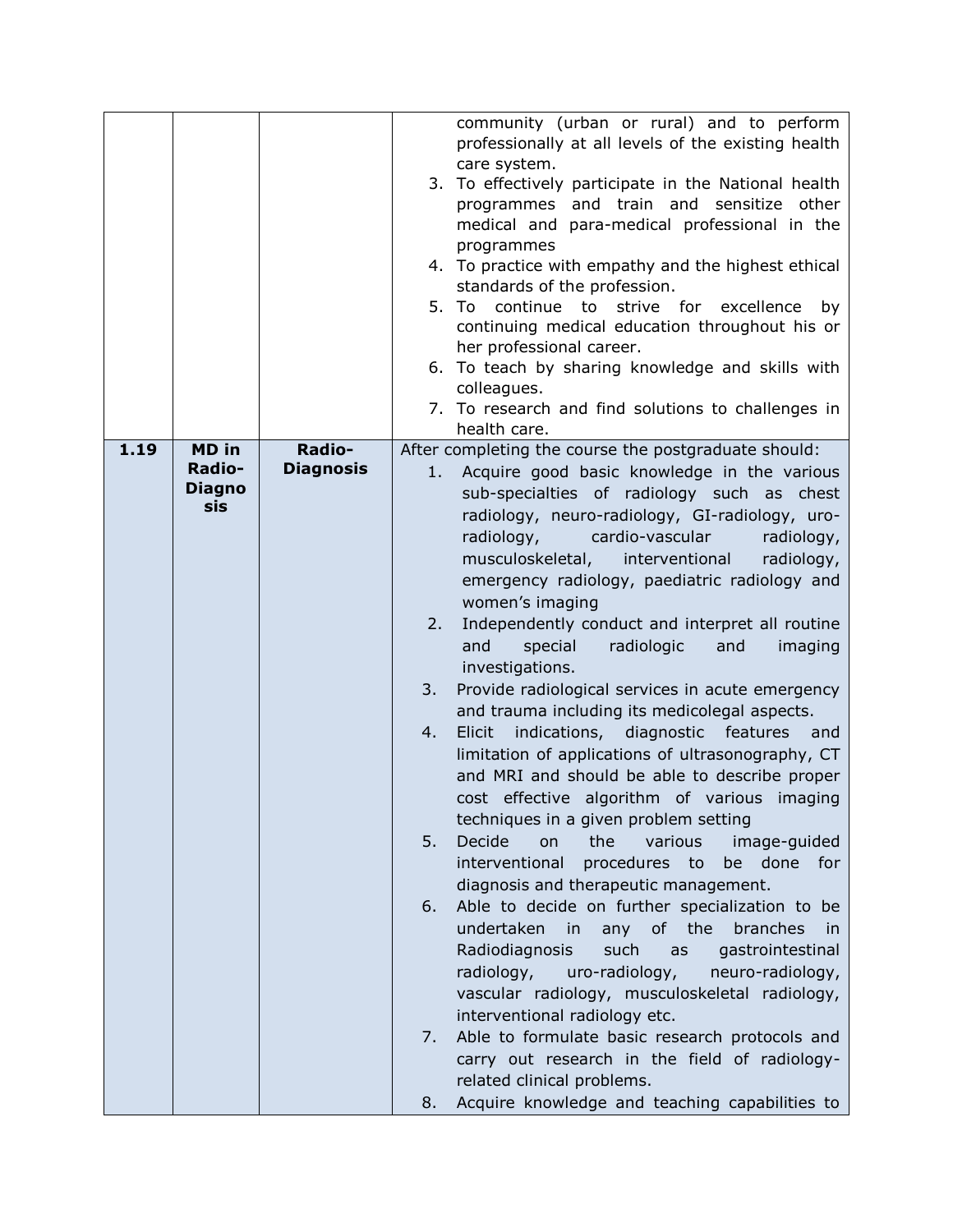|  |    | work as a post graduate student / consultant in      |
|--|----|------------------------------------------------------|
|  |    |                                                      |
|  |    | conduct<br>Radiodiagnosis<br>and<br>teaching         |
|  |    | programmes for undergraduates, post graduates        |
|  |    | as well as paramedical and technical personnel.      |
|  | 9. | Interact with other specialists and super-           |
|  |    | specialists so that maximum benefit accrues to       |
|  |    | the patient.                                         |
|  |    | 10. Should be able to organize CME activities in the |
|  |    | specialty utilizing modern methods of teaching       |
|  |    | and evaluation.                                      |
|  |    | 11. Acquire knowledge to impart training in both     |
|  |    | conventional radiology and modern imaging            |
|  |    | techniques so that the post graduate student is      |
|  |    | fully competent to practice, teach and do            |
|  |    | research in the broad discipline of radiology        |
|  |    |                                                      |
|  |    | including ultrasound, Computed Tomography            |
|  |    | and Magnetic Resonance Imaging.                      |
|  |    | 12. Acquire knowledge of interventional radiology.   |
|  |    | 13. Should be able to function as a part of a team,  |
|  |    | develop an<br>attitude of cooperation<br>with        |
|  |    | Colleagues, and interact with the patient and        |
|  |    | the clinician or other colleagues to provide the     |
|  |    | best possible diagnosis or opinion.                  |
|  |    | 14. Always adopt ethical principles and maintain     |
|  |    | proper etiquette in dealings with patients,          |
|  |    | relatives and other health personnel and to          |
|  |    | respect the rights of the patient including the      |
|  |    | right to information and second opinion.             |
|  |    | 15. Develop communication skills to word reports     |
|  |    | and professional opinion as well as to interact      |
|  |    | with patients, relatives, peers and paramedical      |
|  |    | staff, and for effective teaching.                   |
|  |    |                                                      |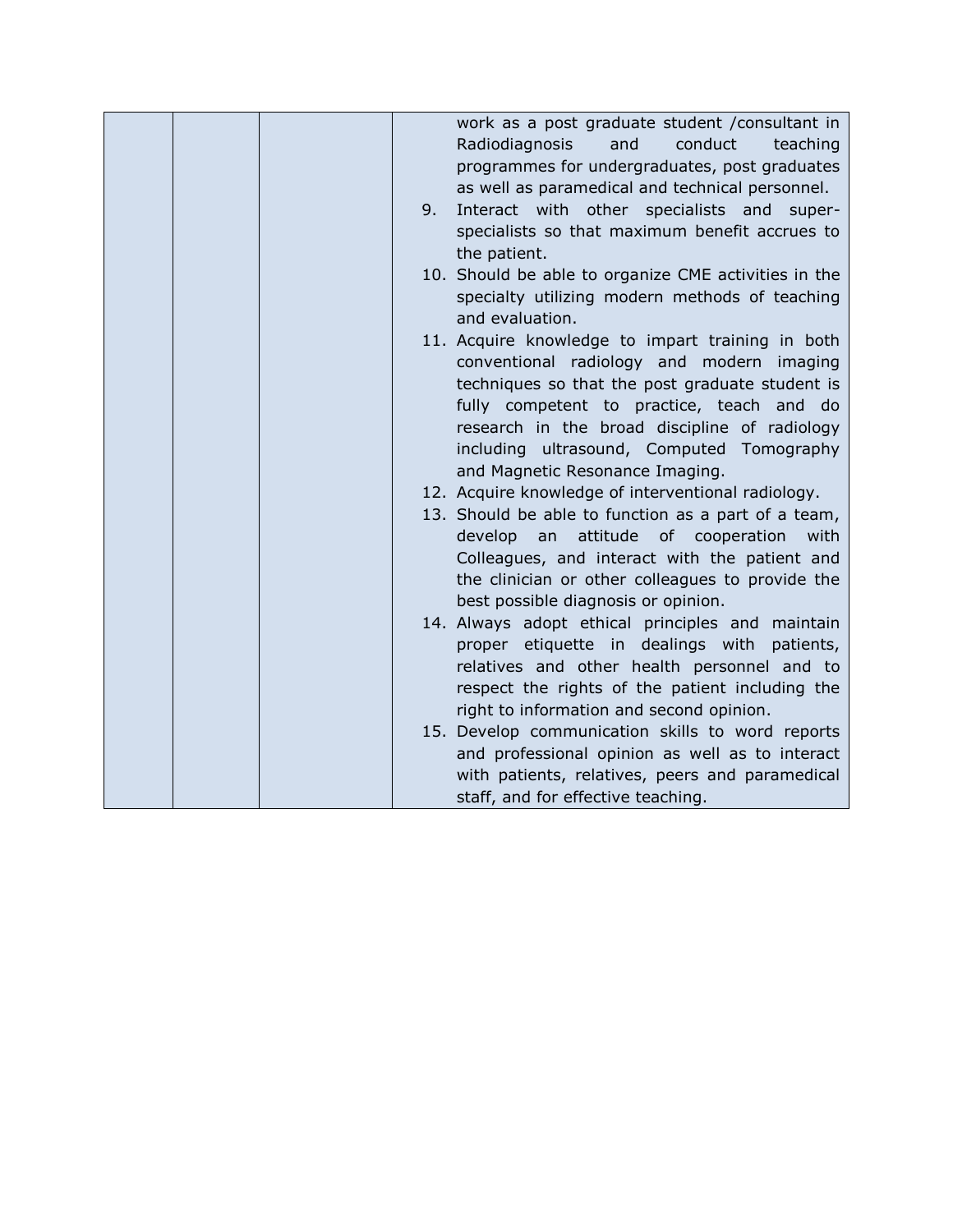#### **Course Outcomes - BSc in Allied Sciences**

| SI.<br>No.   | <b>Name of the</b><br><b>Program</b>                                    | <b>Name of the</b><br><b>Course</b>               | <b>Course Outcome</b>                                                                                                                                                                                                                                                                                                                                                                          |
|--------------|-------------------------------------------------------------------------|---------------------------------------------------|------------------------------------------------------------------------------------------------------------------------------------------------------------------------------------------------------------------------------------------------------------------------------------------------------------------------------------------------------------------------------------------------|
| $\mathbf{1}$ | <b>B.Sc in</b><br><b>Medical</b><br>Laboratory<br><b>Technology</b>     | <b>Medical</b><br>Laboratory<br><b>Technology</b> | After completing three years of Medical Laboratory<br>Technology course, the graduate should be able to<br>1. Work efficiently in medical laboratories in India<br>and abroad<br>2. Work under different specialities of Laboratory<br>Medicine (Biochemistry, Microbiology, Pathology<br>and Blood bank departments respectively)<br>3. Work and contribute in NABL accreditation<br>program. |
| $\mathbf{2}$ | <b>B.Sc in</b><br><b>Medical</b><br><b>Imaging</b><br><b>Technology</b> | <b>Medical</b><br>Imaging<br><b>Technology</b>    | After completing three years of Medical Imaging<br>Technology course, the graduate should be able to<br>1. Work efficiently under radiologist with knowledge<br>and practical skills.<br>2. Work efficiently in radiology department in India<br>and abroad<br>3. Work and contribute in NABL accreditation<br>program                                                                         |
| 3            | <b>B.Sc in Renal</b><br><b>Dialysis</b><br><b>Technology</b>            | Renal<br><b>Dialysis</b><br><b>Technology</b>     | After completing three years of Renal<br><b>Dialysis</b><br>Technology course, the graduate should be able to<br>1. Work as efficient Renal dialysis technologist<br>under the Nephrology department<br>2.<br>Perform, maintain and monitor the haemodialysis<br>procedures<br>3.<br>Work and contribute in NABH accreditation<br>program                                                      |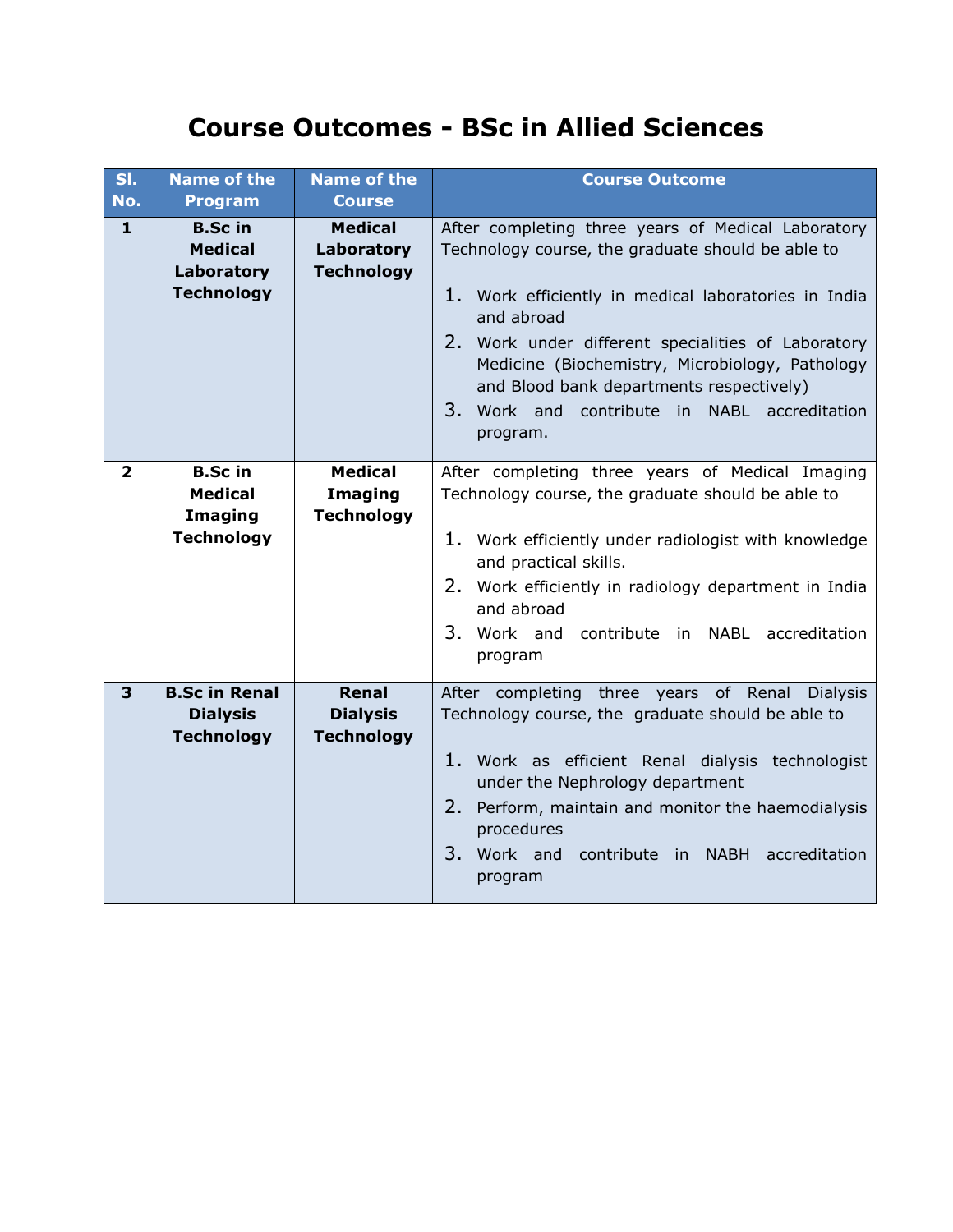| 4   | <b>B.Sc in</b>     | <b>Perfusion</b>   | After completing three years of Perfusion Technology |
|-----|--------------------|--------------------|------------------------------------------------------|
|     | <b>Perfusion</b>   | <b>Technology</b>  | course, the graduate should be able to               |
|     | <b>Technology</b>  |                    |                                                      |
|     |                    |                    | 1. Work<br>skilled<br>efficient<br>and<br>Perfusion  |
|     |                    |                    | as                                                   |
|     |                    |                    | technologist<br>under the Cardiothoracic<br>and      |
|     |                    |                    | vascular surgery department                          |
|     |                    |                    | 2. Assist in various aspects of pre and post Cardiac |
|     |                    |                    | care                                                 |
|     |                    |                    | 3.<br>Work and contribute in NABH accreditation      |
|     |                    |                    | program                                              |
|     |                    |                    |                                                      |
| SI. | <b>Name of the</b> | <b>Name of the</b> | <b>Course Outcome</b>                                |
| No. | Program            | <b>Course</b>      |                                                      |
| 5   | <b>B.Sc in</b>     | <b>Physician</b>   | After completing three years of Physician Assistant  |
|     | Physician          | <b>Assistant</b>   | course, the graduate should be able to               |
|     | <b>Assistant</b>   |                    |                                                      |
|     |                    |                    | 1. Work efficiently as Physician Assistant under     |
|     |                    |                    | treating physician                                   |
|     |                    |                    | 2. Work and contribute in NABH accreditation         |
|     |                    |                    |                                                      |
|     | <b>B.Sc in</b>     |                    | program                                              |
| 6   |                    | <b>Optometry</b>   | After completing three years of Optometry course,    |
|     | <b>Optometry</b>   |                    | the graduate should be able to                       |
|     |                    |                    |                                                      |
|     |                    |                    | 1. Work efficiently as skilled Optometrist under     |
|     |                    |                    | Ophthalmology Department in performing and           |
|     |                    |                    | recording refraction error testing and correction    |
|     |                    |                    | 2.<br>Work and contribute in NABH accreditation      |
|     |                    |                    | program                                              |
| 7   | <b>B.Sc in</b>     | <b>Emergency</b>   | After completing three years of Emergency Medicine   |
|     | <b>Emergency</b>   | <b>Medicine</b>    | Technology course, the graduate should be able to    |
|     | <b>Medicine</b>    | <b>Technology</b>  |                                                      |
|     | <b>Technology</b>  |                    | 1. Work<br>qualified<br>Medicine<br>Emergency<br>as  |
|     |                    |                    | technologist by assisting in emergency care of       |
|     |                    |                    | the patients                                         |
|     |                    |                    | Work and contribute in NABH accreditation<br>2.      |
|     |                    |                    | program                                              |
| 8   | <b>B.Sc in</b>     | <b>Respiratory</b> | After completing three years of Respiratory Care     |
|     | <b>Respiratory</b> | <b>Care</b>        | Technology Course the graduate should be able to     |
|     | <b>Care</b>        | <b>Technology</b>  |                                                      |
|     | <b>Technology</b>  |                    | 1. Work as skilled Respiratory Care technologist by  |
|     |                    |                    | assisting in emergency care of patients in RICU      |
|     |                    |                    | Work and contribute in NABH accreditation<br>2.      |
|     |                    |                    | program                                              |
|     |                    |                    |                                                      |